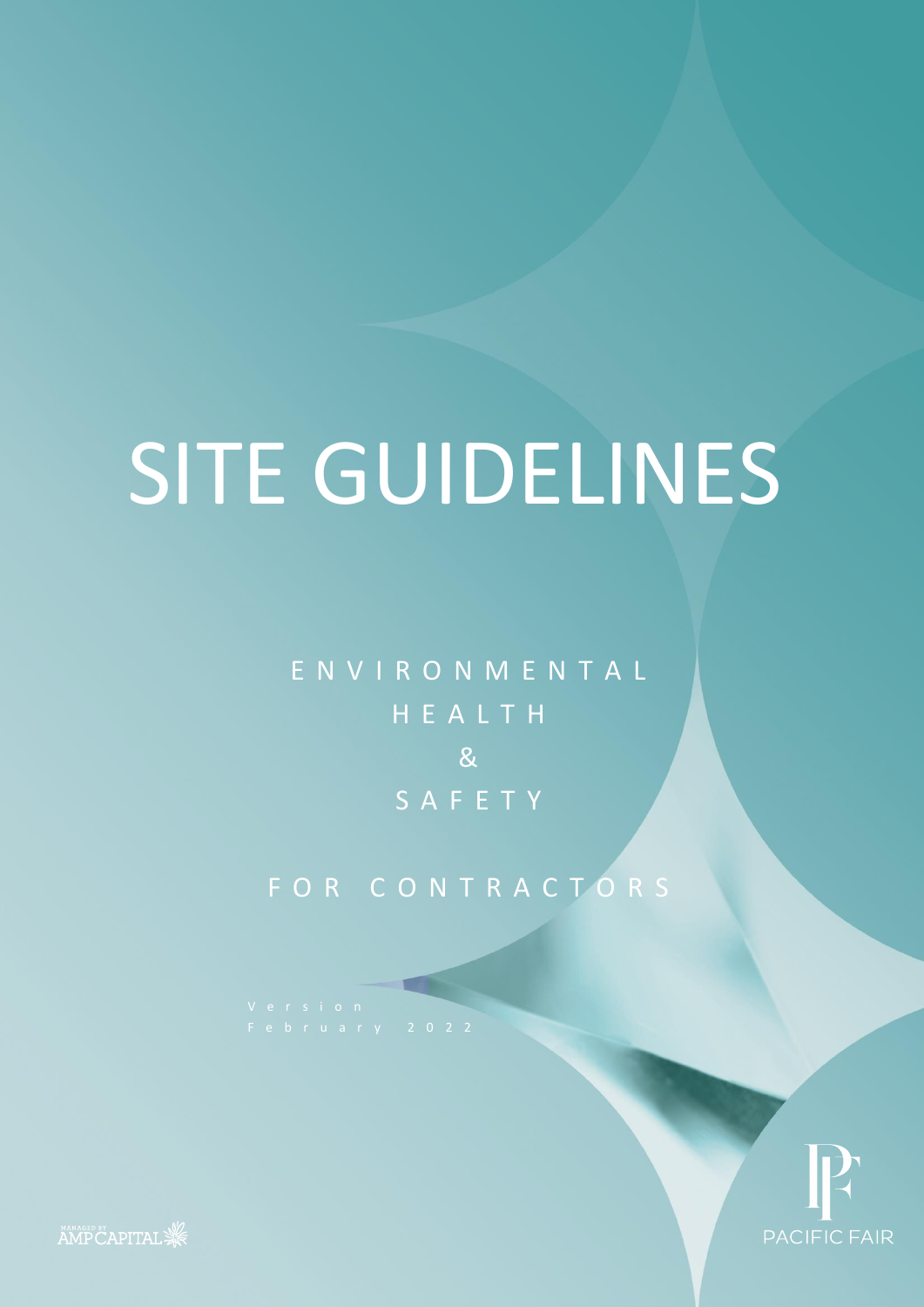# <span id="page-1-0"></span>**Table of Contents**

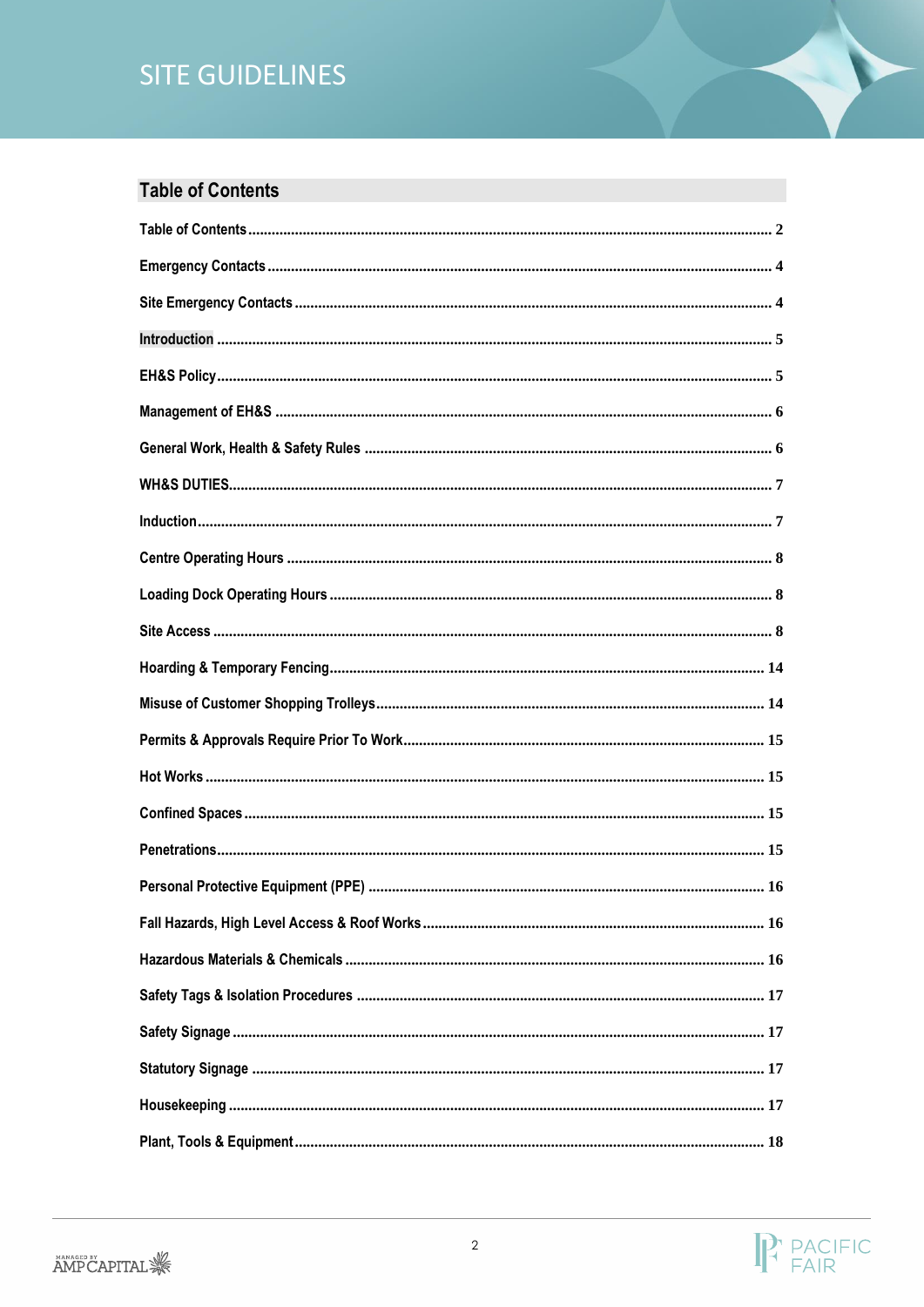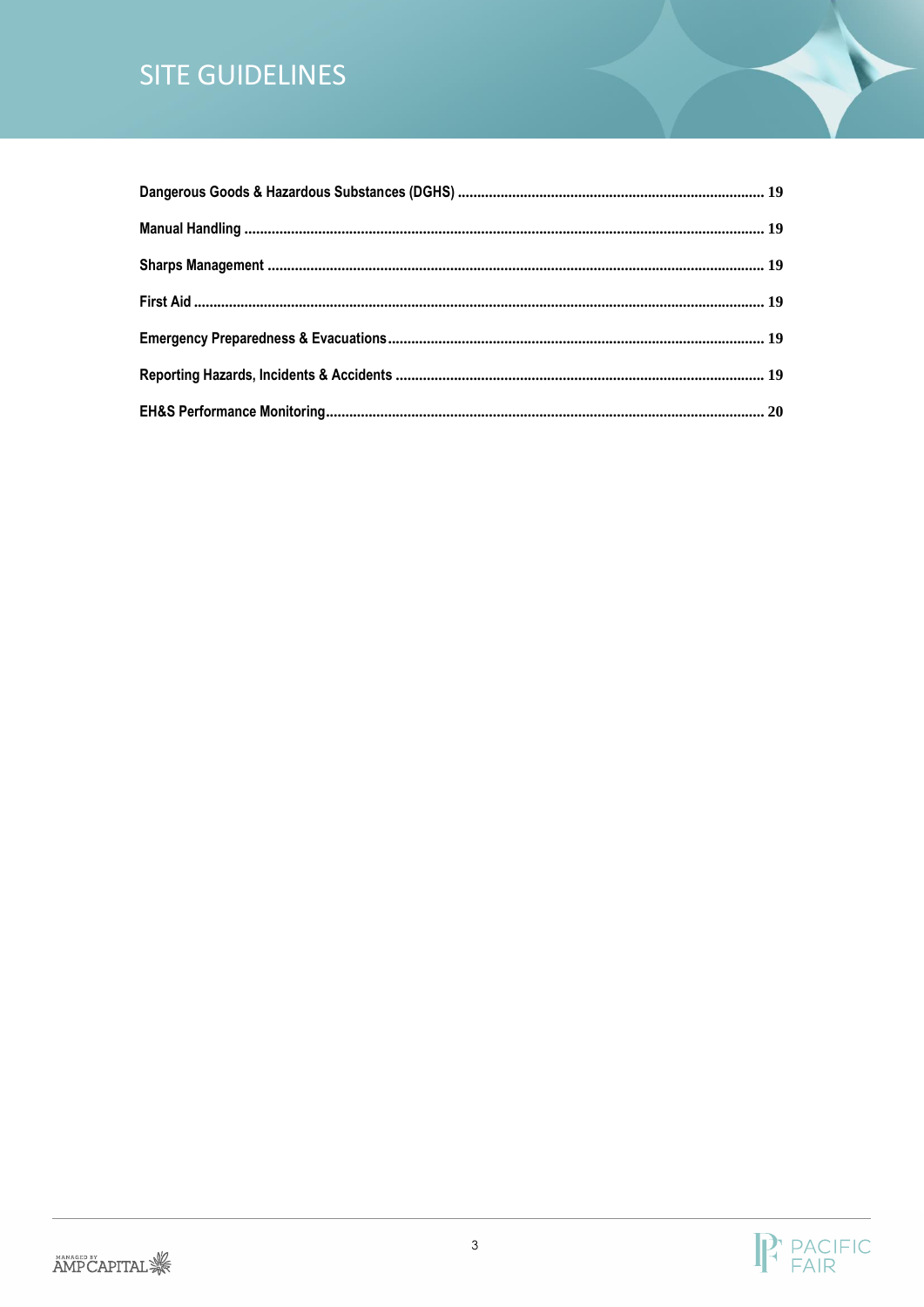# <span id="page-3-0"></span>**Emergency Contacts**

| Emergency (Ambulance, Fire, Police)                       | 000          |
|-----------------------------------------------------------|--------------|
| Police (Broadbeach Station)                               | 07 5581 2811 |
| <b>Security Control</b>                                   | 0458 888 026 |
| Centre Management                                         | 07 5581 5100 |
| Fair Work Building & Construction - Australian Government | 1800 003 338 |
| Workplace, Health & Safety - QLD Government               | 1300 362 128 |

# <span id="page-3-1"></span>**Site Emergency Contacts**

| Security Control<br>Email: pacfairsecurity@assetlink.com.au                                     | 0458 888 026 |
|-------------------------------------------------------------------------------------------------|--------------|
| Security Manager - Matthew Burkitt<br>Email: matthewburkitt@assetlink.com.au                    | 0474 222 298 |
| Dock Master - Ed Cerny<br>Email: pfdockmaster@assetlink.com.au                                  | 0411 678 596 |
| Senior Facilities Manager - Richy Simpson<br>Email: richy.simpson@ampcapital.com                | 0414 424 870 |
| Cleaning Manager - Simon Way<br>Email: simonway@assetlink.com.au                                | 0421 702 710 |
| Tenancy Delivery Manager - Ashleigh Guiver<br>Email: ashleigh.guiver@ampcapital.com             | 0466 502 600 |
| Operations Manager - Rebecca Brown<br>Email: rebecca.brown.2@ampcapital.com                     | 0409 469 179 |
| Assistant Operations Manager - James Jones<br>Email: james.jones@ampcapital.com                 | 0400 742 855 |
| Security Risk and Compliance Manager - Matthew Tarrant<br>Email: matthew.tarrant@ampcapital.com | 0416 199 619 |

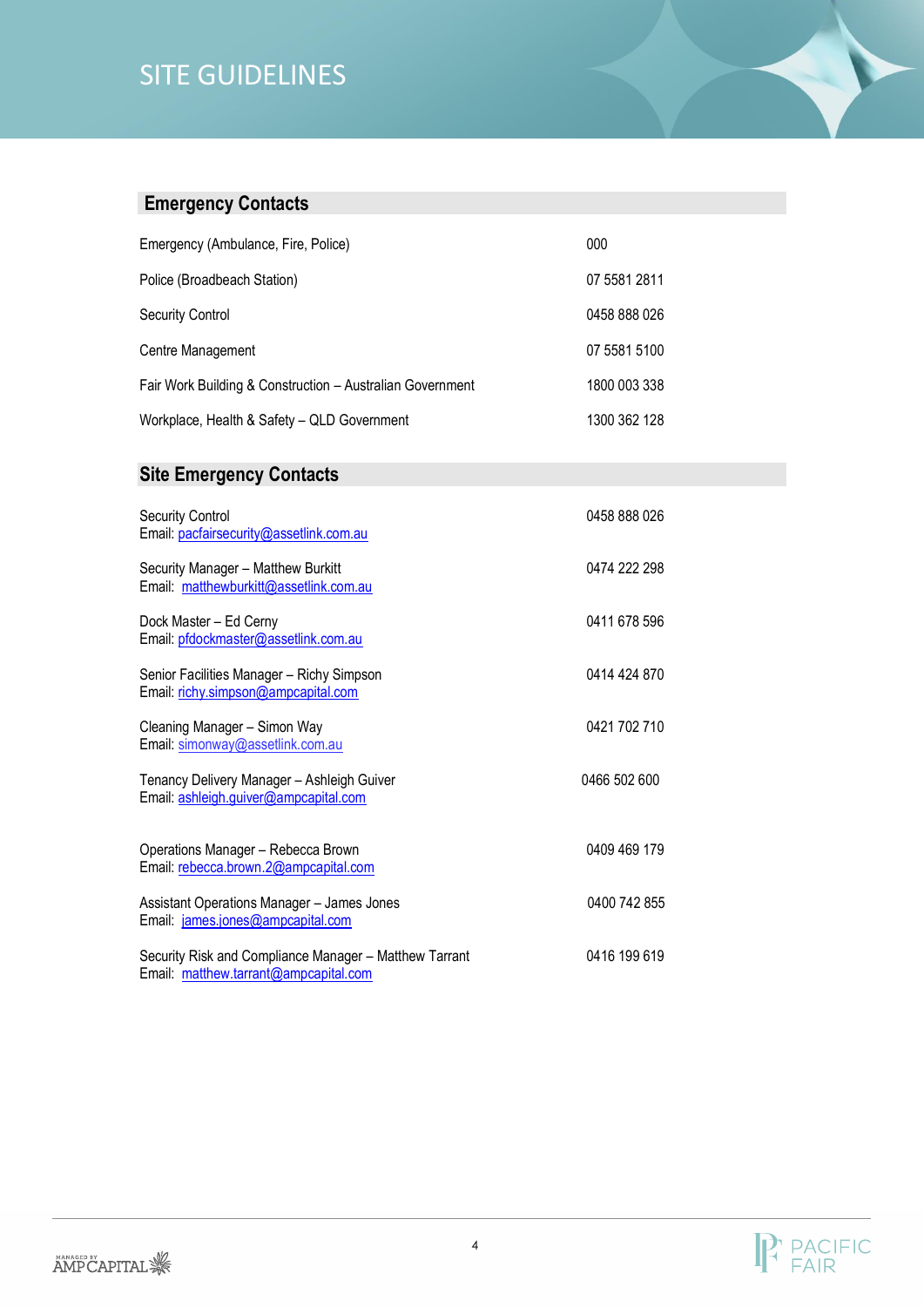

### <span id="page-4-0"></span>**Introduction**

AMP Capital Shopping Centre's (AMP) is committed to ensuring that Environmental Health & Safety (EH&S) is managed appropriately to ensure a safe working environment to all personnel on site. This is regardless of whether they are our employees, employees of contractors, visitors to the centre or visitors potentially affected by any works on site.

These Contractor Site Guidelines have been developed and outline the requirements for contractors undertaking work in or on behalf of AMP Capital Shopping Centre's.

When referring to EH&S we are referring to the various legislative requirements governing the health and safety of visitors on site which includes but is not limited to the current Workplace Health & Safety Act.

For the purposes of this document the following meanings apply;

| <b>Centre/Site</b>              | means Pacific Fair Shopping Centre, Hooker Boulevard, Broadbeach Queensland                                                                                                                                                |
|---------------------------------|----------------------------------------------------------------------------------------------------------------------------------------------------------------------------------------------------------------------------|
| <b>Centre Management</b>        | means AMP Capital Shopping Centre's                                                                                                                                                                                        |
| <b>Centre Management Office</b> | means the onsite office of the Centre Manager                                                                                                                                                                              |
| <b>Operations Manager</b>       | means the operation manager in this document or any other nominated representative of AMP                                                                                                                                  |
| <b>Tenancy Project Manager</b>  | means AMP employees nominated to manage the fitout process of any shop/tenancy                                                                                                                                             |
| <b>Contractor</b>               | means any person/s and their employees, undertaking any works on the site. This includes<br>but is not limited to works occurring at the direction of AMP, Lessee fitout works to tenancies                                |
| <b>Sub-Contractor</b>           | means any person/s and their employees, undertaking any works on the site. This includes<br>but is not limited to works occurring at the direction of AMP, Lessee fitout works to tenancies<br>and who is not a Contractor |
| Legislation                     | means any Act, Code of Practice, Regulation or Standard relevant to the workplace                                                                                                                                          |

### <span id="page-4-1"></span>**EH&S Policy**

AMP is committed to the prevention of injury and illness in the workplace and ensuring we maintain a safe and health focused work environment with an emphasis on preventing accidents and work related illnesses.

Whilst recognising AMP's legal duty to ensure the health and safety of employees and non-employees in the workplace, AMP aims to achieve higher standards than the minimum stipulated by current legislation.

AMP is committed to promoting and supporting a consultative process between employees, their representatives and management on matters affecting their health and safety.

Employees are not expected to conduct work that they reasonably consider to be unsafe and have an obligation and responsibility to STOP WORK and conduct a further risk assessment to ensure hazards are mitigated against and that work is carried out safely and in accordance with Site requirements.

Where a work related injury or illness occurs, AMP is committed to the provision of occupational rehabilitation to facilitate recovery and early safe return to work. AMP encourages Contractors and sub-contractors working on the site to include this commitment in their individual EH&S policies.

AMP seeks to achieve EH&S in the workplace under its control by:

- Providing and maintaining safe equipment, systems of work, and safe access to and from the workplace;
- Making and monitoring arrangements for safe use, handling, storage and transport of equipment and substances;
- Maintaining the workplace in a safe and healthy condition with adequate facilities for employee welfare;
- Providing information, training and supervision for all employees enabling them to work in a safe and healthy manner;
- Maintaining information and records relating to employees' health and safety.

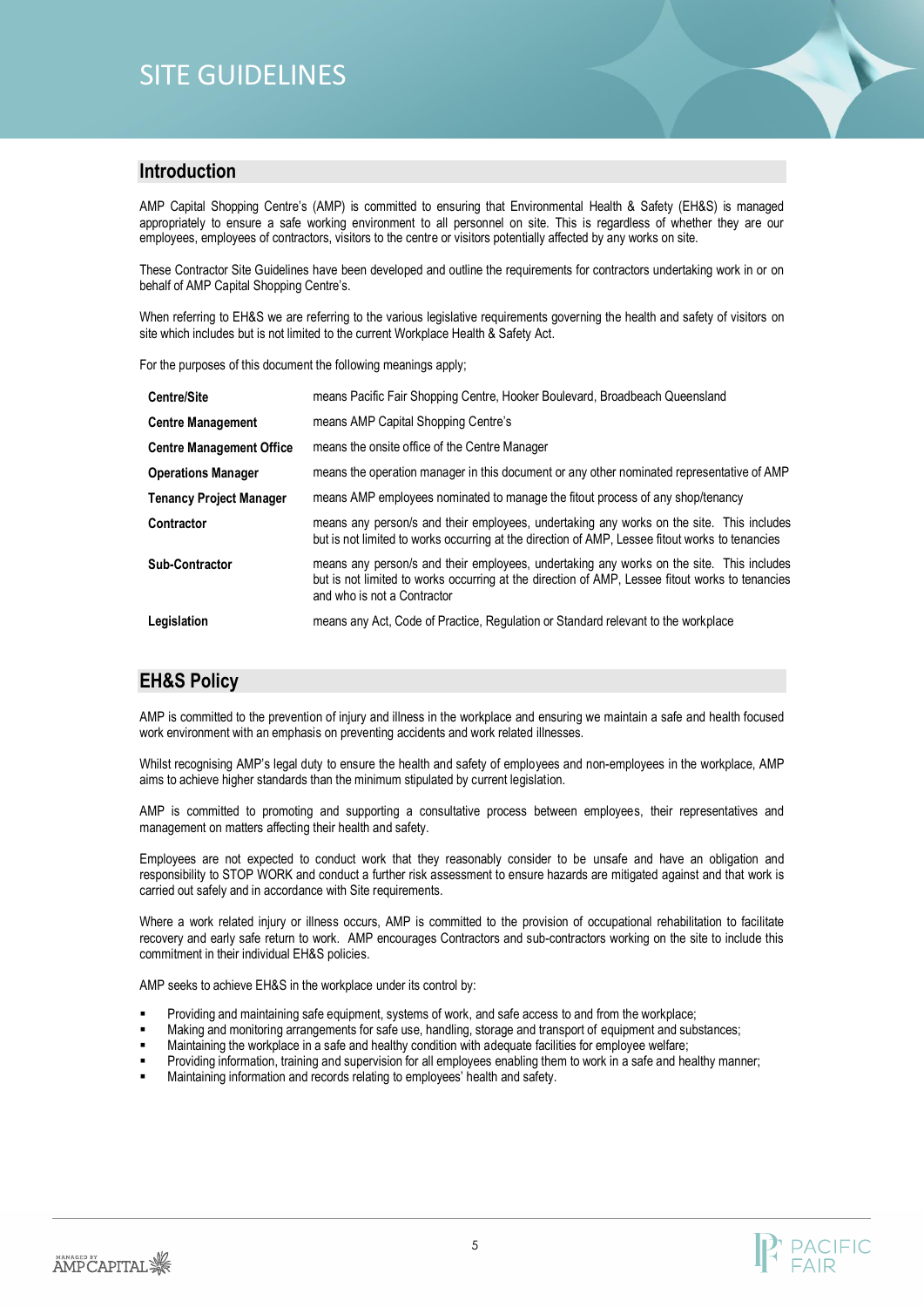### <span id="page-5-0"></span>**Management of EH&S**

AMP Capital Shopping Centre's is accountable for the health and safety performance of their contractors. This responsibility includes:

- Informing the contractor of any hazards likely to be encountered when carrying out the work;
- Ensuring the contractor has been inducted prior to the commencement of any works;
- Issuing Permits to Work, for Hot work, Confined space entry, Isolations, Penetrations, and excavation works and other works identified as requiring such permits;
- Establishing and maintaining communication with the contractor as and when required;
- Monitoring contractors to ensure work is conducted in a safe manner;
- Insisting all Contractors and sub-contractors accessing site have an EH&S policy for the workplace they are in control of as part of their works on site and are fully aware of the AMP policies when traversing/accessing the areas under AMP control.

#### **Contractors, sub-contractors, and their employees are responsible for ensuring:**

- They have a current EH&S policy for the workplace they are in control of as part of their works on site;
- Adherence to AMP Capital Shopping Centre's EH&S procedures as outlined in this document, all statutory requirements and their own policies and procedures;
- Supervision and training of employees under their control;
- Contact with the Security Office on arrival to the Centre;
- Electronic sign in is conducted for all contract work at the Security Office;
- All EH&S obligations contained in the various documents provided by AMP, including but not limited to the obligations relating to Hot Works, Operation of Machinery/Equipment, Safe Lifting, establishment of exclusion zones etc
- All employees have the relevant certifications/licenses required to undertake the works being conducted.

Prior to the commencement of work, contractors are required to identify EH&S hazards associated with the work and identify appropriate control strategies. Depending on the type of work, contractors may be requested to complete a Tender/Contractor EH&S Questionnaire and provide supporting documentation detailing the management of EH&S within their business. The contractor may also be requested to submit an EH&S plan for the works. The nominated Centre Management representative will indicate whether this is relevant.

### <span id="page-5-1"></span>**General Work, Health & Safety Rules**

The following are a set of general rules that must form part of the contractor or sub-contractors EH&S policy:

- **Site Access by contractors and sub-contractors** only those workers who have completed an online Induction shall be allowed access to the site to undertake works. Evidence of the successful completion of the induction must be carried by the workers and displayed on the person always. Evidence of sign in may be subject to inspection and must be produced on demand by any AMP representative.
- Worker Conduct behaviour in any workplace within the Centre must not offend, upset, or harass any other person or visitor to the Centre. This includes but is not limited to bullying, swearing, vilification, discrimination, excessive noise, or abuse.
- **PPE** the storage of PPE when workers are moving within the Centre on breaks must occur within the site they are working and not within the sight of the public or a place where it can become a tripping hazard.
- Following Direction workers must follow the direction of AMP personnel, provided that direction does not place the worker at risk.
- **Smoking** the Centre is for the most a smoke free environment with only specific designated smoking areas. Workers must only smoke in these areas – Workers caught smoking outside the designated smoking areas will have their access withdrawn and will be required to undertake the induction again to reinforce AMP site requirements. If a worker is caught a second time in breach of AMP site requirements they could have their access revoked permanently.
- **Drugs & Alcohol** workers are not permitted consume drugs or alcohol in the workplace or access the workplace after having consumed drugs or alcohol. Workers may be subject to random drug and alcohol testing at the discretion of AMP.
- **Personal Audio Devices** headphones or inner ear headsets are not to be used on site whilst conducting any work.
- **Mobile telephones**  when using mobile telephones on site workers must move to a safe place within the workplace to use such devices.
- Amenities only amenities nominated by AMP can be used by workers when onsite. Unauthorised use of amenities will result in expulsion from site. Note: where the WH&S legislation calls for amenities for workers, the provisions of these is the obligation of the contractor or sub-contractor relative to the workplace under their direct control (this includes but is not limited to toilets and lunchroom facilities).

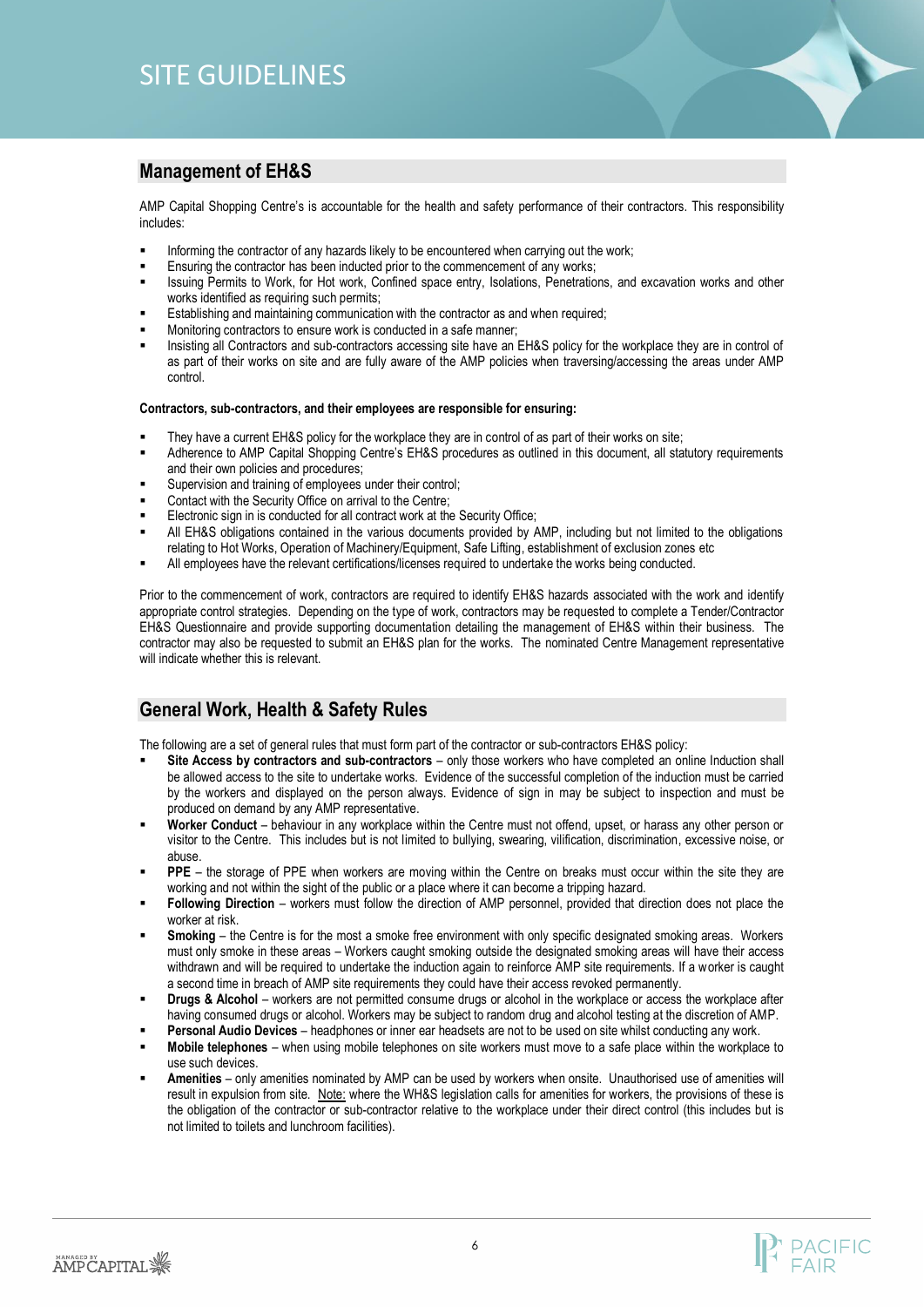▪ **Housekeeping** – the contractor or sub-contractor shall be responsible for the dispose of all building rubbish etc to locations nominated by the Centre Management representative. It is also a requirement of all workers to work in a tidy manner so as to minimise any potential risk to others within the workplace. AMP representatives conduct safety audits on a regular basis to ensure safety requirements are being maintained and that housekeeping obligations are being adhered to by all contractors and sub-contractors

### <span id="page-6-0"></span>**WH&S DUTIES**

Under the WH&S legislation various people accessing the workplace have duties placed upon them to assist in ensuring a safe workplace. A summary of those duties is as follows;

**An employer** has a duty to prevent risk of injury and to maintain the health and safety of their workers while they are at their place of work. They also have a duty of care to any other person affected from their work activities.

**A worker** has a duty to take reasonable care to protect their own health and safety and the safety of others that may be affected by their activities.

### <span id="page-6-1"></span>**Induction**

#### **AMP ENGAGED CONTRACTORS**

For **AMP engaged Contractors registered with AMP Property Assistance Centre**, you are required to complete the online induction through AMP Capital's contractor induction program, *AMPConDUCT. AMPConDUCT* is a web based induction portal that delivers an online induction course which specifies general safety information and procedures relevant to all properties managed by AMP Capital and must be completed prior to attending site.

All AMP Capital contractors registered on Property Assist will have a nominated representative (Company Administrator) who is responsible for purchasing online credits, issuing induction passwords to their employees for access to the online portal and arranging re-inductions as required.

Costs associated with Induction are the sole responsibility of the contractor. Costs are \$22 (inc GST) per person with a 24 Month expiry.

#### **ALL OTHER CONTRACTORS**

For **all other contractors working at Pacific Fair (Including tenant engaged shopfitters)** they are required to complete the online induction through the Pacific Fair Contractor *Rapid Induct* program.

Access to *Rapid Induct* is via invitation issued via email by Pacific Fair Security. An invitation to register will be sent to the supplier/contractor nominated representative (Company Administrator) in the first instance. A Company Administrator is the person who the contractor nominates as the main contact for any questions relating to the online contractor induction process. It is the responsibility of the Company Administrator to ensure all contractors and sub-contractors complete the online induction.

If the registration email is not received, please contact the *Rapid Induct* Client Services Team on 1800 307 595 or email [support@rapidglobal.com.](mailto:support@rapidglobal.com)

Costs associated with Induction are the sole responsibility of the contractor. Costs are \$22 (inc GST) per person with a 24 Month expiry.

#### **SIGNING IN/OUT**

Once onsite, contractors are required to sign in via an electronic tablet located at the Security Control Office and carry out an electronic familiarisation of the site specific rules and safety information as required. It is the responsibility of the contractor to ensure that all their employees and/or subcontractors have completed the online induction course prior to attending site.

#### **NON-COMPLIANCE**

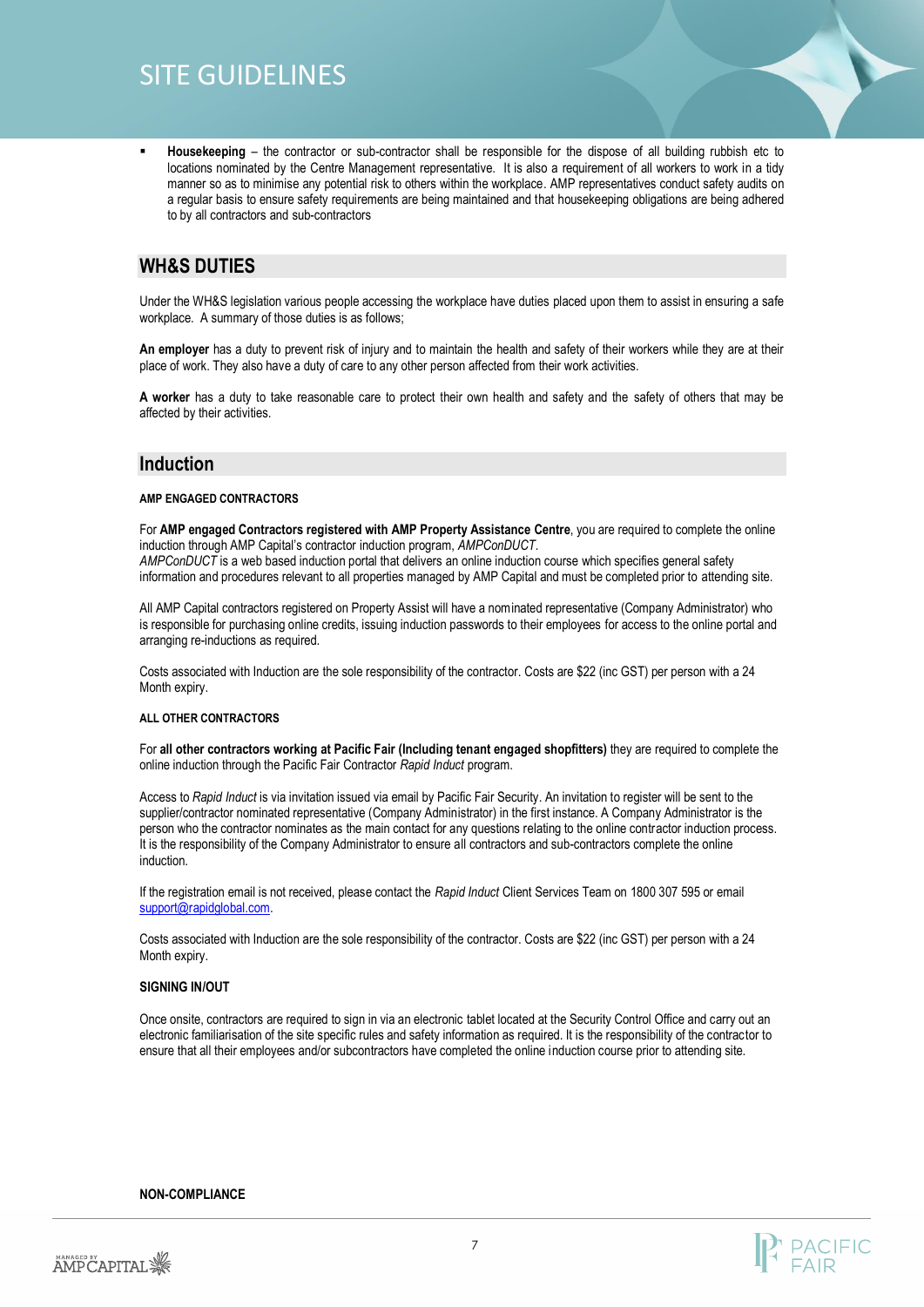

Any contractors or sub-contractors (or their employees) found working onsite without being;

- inducted, shall be instructed to cease work, leave site immediately and return only after they have completed the induction
- signed in, shall be instructed to cease work and have their induction cancelled requiring re-induction
- Correctly inducted (third party completing the induction in lieu of the contractor) shall have their access revoked and the Company Administrator shall have to show cause why the worker should be granted access to the site.

#### **THEFT**

Any person found to have stolen anything from the workplace or from within the site shall be expelled from the site immediately without notice and will be reported to the authorities with a view to Police prosecution.

#### **WILFUL DAMAGE**

Any person found tampering with or wilfully damaging any AMP property including any security feature on the site will be expelled from the site immediately. AMP reserves the right to recover the costs of any required repairs from their employer and the matter could be handed over to the Police for prosecution.

#### **WASTE MANAGEMENT**

All contractors and sub-contractors are required to follow site rules and guidelines and ensure waste management procedures are followed to minimise waste streams.

#### **CENTRE TRADING HOURS**

Trading hours are the hours Centre retailers are open for trade.

| Monday, Tuesday, Wednesday | $9:00$ am $-5:30$ pm |
|----------------------------|----------------------|
| Thursday                   | $9:00am - 9:00pm$    |
| Friday                     | $9:00$ am $-7:00$ pm |
| Saturday                   | $9:00$ am $-6:00$ pm |
| Sunday & Public Holidays   | $9:00am - 6:00pm$    |

The Patio Trading Hours (restaurant precinct)

| Monday, Tuesday, Wednesday | 10:00am - 10:00pm      |
|----------------------------|------------------------|
| Thursday, Friday, Saturday | $10:00$ am $-10:00$ pm |
| Sunday & Public Holidays   | $10:00$ am $-10:00$ pm |

### <span id="page-7-0"></span>**Centre Operating Hours**

Operating hours are the hours Pacific Fair is open to the general public.

Monday - Sunday 6:00am – 10:00pm

### <span id="page-7-1"></span>**Loading Dock Operating Hours**

To comply with Gold City Coast Council (GCCC) noise restrictions and address shopping centre operation noise impacting residential neighbours, loading dock operating hours are restricted to 6:00am – 9:00pm daily.

Loading Docks will be secured for vehicle access outside these hours. All delivery vehicles are to be removed from the loading docks prior to 9.00pm or vehicles may be locked in until 6.00am the following morning.

Monday - Sunday 6:00am – 9:00pm

### <span id="page-7-2"></span>**Site Access**

**Tenant Works (excludes Shop Fitout Works)**

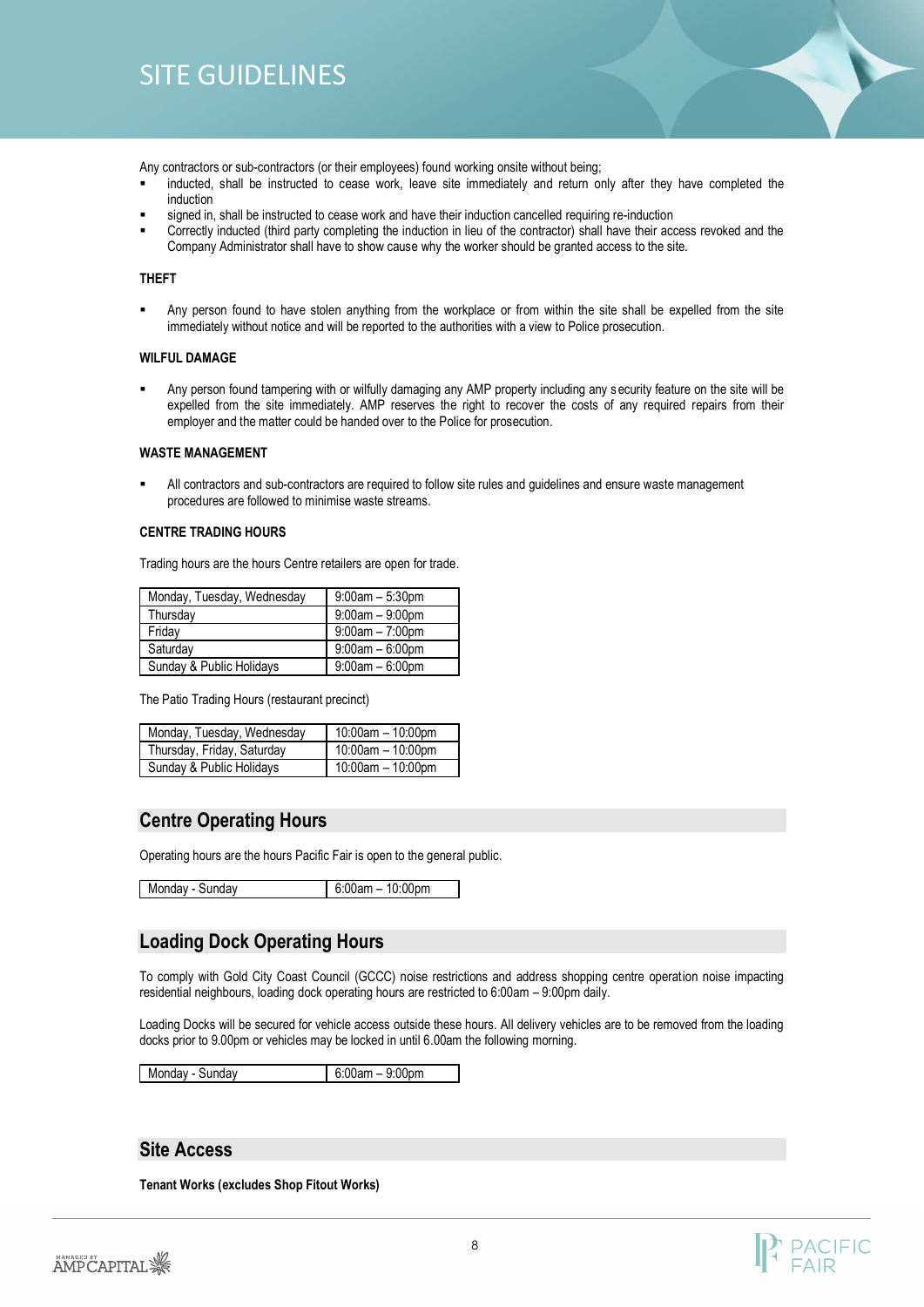- 
- Tenant engaged works within a tenancy can occur without notification when the works;
	- $\degree$  occur within the Centre Operating Hours, 7:00am 10:00pm
	- o do not impact centre operations
	- o do not impact neighbouring tenant trade
	- o are contained within the tenancy

#### **For All Other Works**

- This includes tenant works that do not meet the above criteria, AMP engaged works and shop fitout works, all require;
	- o the submission of a Contractor Access Request, compliant with the lodgement requirements
	- o contractor online induction to be completed
	- o electronic sign in/out at Security Control
- Contractors must comply with the following;
	- Comply with all Health and Safety legislation, regulations, and applicable codes of practice
	- o Comply with all Health and Safety requirements imposed by AMP
	- o Provide all relevant insurance details prior to work commencing; this includes public liability insurance cover (a minimum of \$20AUD million is required in Australia)
	- o Comply with all AMP workplace policies
	- o Report all incidents, near misses and accidents, including property damage, as soon as possible to the Site Manager or authorised delegate
	- o Be familiar with emergency evacuation requirements and evacuation routes for their work area.
	- Advise the AMPC Site Manager or authorised delegate of the intention to bring any hazardous materials onsite, and gain approval from AMPC before this occurs.
	- o Ensure that there are documented Site Specific Safe Work Method Statements and/or Risk Management Plans submitted prior to commencing work.
	- o Consult, co-operate and co-ordinate activities with AMPC Management and any other parties that have a work health and safety duty and obligation.

#### **EWP Management (Contractor Requirements)**

- Download form from Pacific Fair Website and Lodge form with Security Control via email [pacfairsecurity@assetlink.com.au](mailto:pacfairsecurity@assetlink.com.au)
- Forms must be lodged Monday to Friday with a minimum of 48 hrs notice prior to delivery of EWP **Incomplete Forms will NOT be approved or accepted**
	- o Submit EWP form prior to the delivery of any EWP on site (Submit in duplicate if submitting hard copy)
	- o Be on site to take delivery of the EWP
	- o Inform security of the arrival of the EWP as soon as the EWP is on site (Ph: 0458 888 026)
	- $\circ$  Display a copy of the approved form on the EWP
	- o Store the EWP in the designated area nominated on this form or inside the Tenancy Hoarding
	- o Fill a new form and submit to security if any details change (e.g. Period on site. Storage area)

#### **Restricted Areas Access**

- Areas throughout the building posing EH&S risks have been defined as restricted access areas and where practicable, they have been locked and signage affixed to indicate access requirements.
- These areas may include tenancies under fitout or defit, plant and equipment rooms, roof areas and cleaner's rooms.
- Access to these areas shall be arranged through the nominated Centre Management representative.
- Contractors are not permitted into restricted areas unless express permission is obtained from AMP or a delegate prior to access or unless access is approved under the terms of their contractual obligations.
- Contractors have an obligation to inform Security of any suspicious activity or person located in a restricted area.

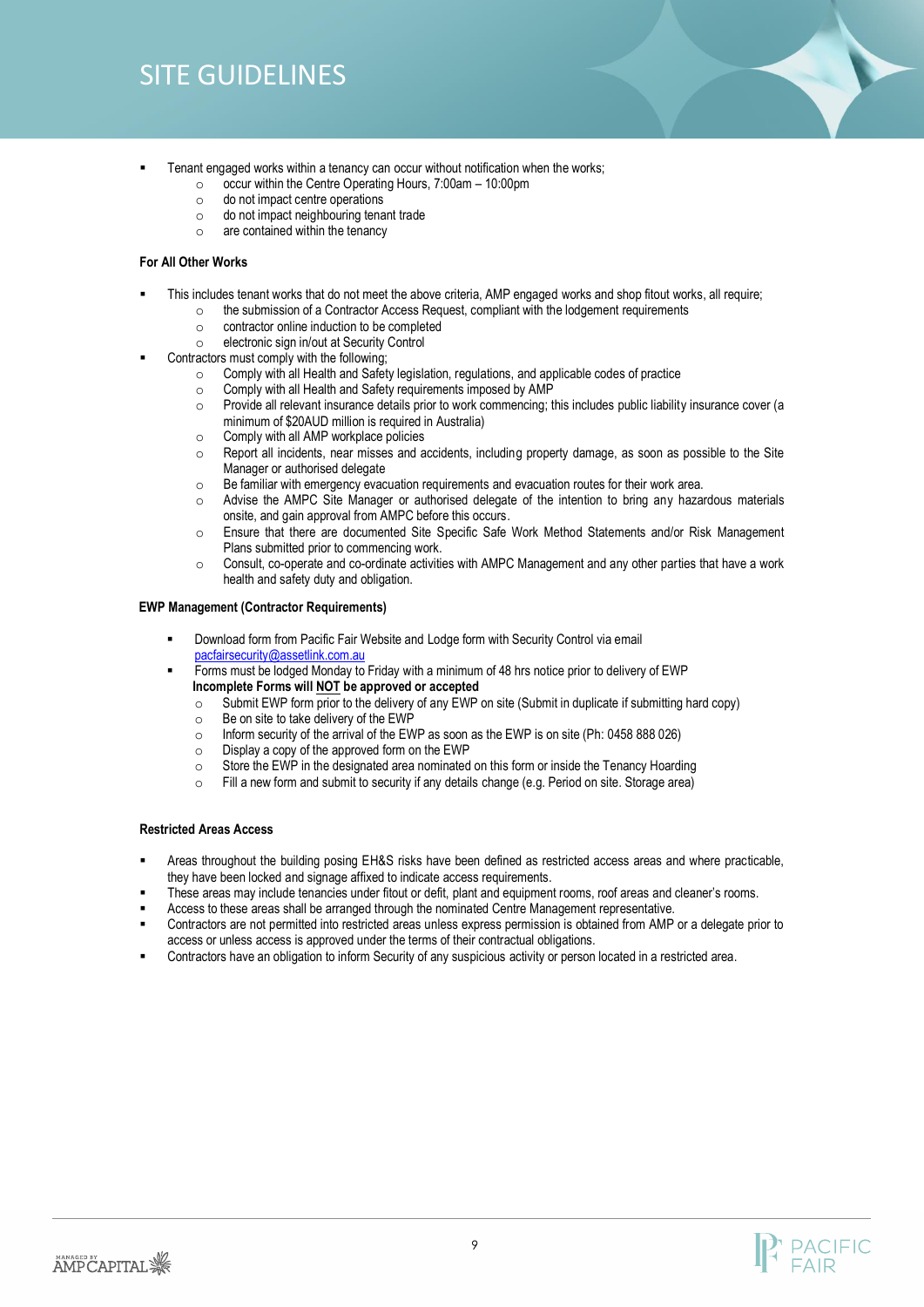| <b>Contractor Access Request</b>                                                                                                                                                                                                                                                                                                                        |                   |                     | PACIFIC FAIR     |   | <b>EWP Control Document</b>                         |                          |                                                                                                                |                                | PACIFIC FAIR |
|---------------------------------------------------------------------------------------------------------------------------------------------------------------------------------------------------------------------------------------------------------------------------------------------------------------------------------------------------------|-------------------|---------------------|------------------|---|-----------------------------------------------------|--------------------------|----------------------------------------------------------------------------------------------------------------|--------------------------------|--------------|
| <b>Form Lodgement</b><br>. Lodge form with Security Control via email security.pacificfair@mht.net.au. CC (copy email) the Pacific Fair                                                                                                                                                                                                                 |                   |                     |                  |   | Form Ledgement                                      |                          | . Lodge form with Security Control via email security pacificfair@mht.not.au and seemgr.pacificfair@mht.not.au |                                |              |
| <b>Point of Contact</b>                                                                                                                                                                                                                                                                                                                                 |                   |                     |                  |   |                                                     |                          | * Forms must be lodged Monday to Friday with a minimum of 48 hrs notice, prior to delivery of EWP              |                                |              |
| . Form must be lodged Monday to Friday, a minimum of 48 hours prior to works                                                                                                                                                                                                                                                                            |                   |                     |                  |   | . Incomplete forms will NOT be approved or accepted |                          |                                                                                                                |                                |              |
| . Any form lodged after the above time or is incomplete will be returned and access not approved                                                                                                                                                                                                                                                        |                   |                     |                  | 中 |                                                     |                          |                                                                                                                |                                |              |
|                                                                                                                                                                                                                                                                                                                                                         |                   |                     |                  |   | <b>Principal Contractors Name</b>                   |                          |                                                                                                                |                                |              |
| Company name                                                                                                                                                                                                                                                                                                                                            |                   |                     |                  |   | Contractors Name                                    |                          |                                                                                                                | Phone                          |              |
| <b>Contractors coordinator name</b>                                                                                                                                                                                                                                                                                                                     |                   | Phone               |                  |   | Contractors (On Site Contact) Name                  |                          |                                                                                                                | Phone                          |              |
| Contractors on site contact name                                                                                                                                                                                                                                                                                                                        |                   | Phone               |                  |   | Period on site                                      |                          | <b><i><u>Freeman</u></i></b>                                                                                   | <b>Unfill:</b>                 |              |
| Tenancy/area of work                                                                                                                                                                                                                                                                                                                                    |                   |                     |                  |   |                                                     |                          |                                                                                                                |                                |              |
|                                                                                                                                                                                                                                                                                                                                                         |                   |                     |                  |   |                                                     |                          |                                                                                                                |                                |              |
| <b>Pacific Fair Point of Contact</b>                                                                                                                                                                                                                                                                                                                    |                   | Phone               |                  |   | Pacific Fair Point of Contact                       |                          |                                                                                                                | Phone                          |              |
|                                                                                                                                                                                                                                                                                                                                                         |                   |                     |                  |   |                                                     |                          |                                                                                                                |                                |              |
| Date(s) of work                                                                                                                                                                                                                                                                                                                                         | <b>Start time</b> | <b>Finish time</b>  |                  |   | Odivoy, Date and Time                               |                          | <b>Date:</b>                                                                                                   | Time:                          |              |
|                                                                                                                                                                                                                                                                                                                                                         |                   |                     |                  |   | Contractors Name receiving EWP on                   |                          |                                                                                                                | Phone                          |              |
|                                                                                                                                                                                                                                                                                                                                                         |                   |                     |                  |   | site.                                               |                          |                                                                                                                |                                |              |
|                                                                                                                                                                                                                                                                                                                                                         |                   |                     |                  |   |                                                     |                          |                                                                                                                |                                |              |
|                                                                                                                                                                                                                                                                                                                                                         |                   |                     |                  |   | Area where the EWP will be stored                   |                          |                                                                                                                |                                |              |
| Description of works (attach additional information/documents as required)                                                                                                                                                                                                                                                                              |                   |                     |                  |   | Tonancy Name                                        |                          |                                                                                                                |                                |              |
|                                                                                                                                                                                                                                                                                                                                                         |                   |                     | SAI              |   | <b>Bung Company Name</b><br>ic of EWP               |                          |                                                                                                                | Phone:<br>Colour               |              |
|                                                                                                                                                                                                                                                                                                                                                         |                   |                     |                  |   | Spiel Number                                        |                          |                                                                                                                |                                |              |
|                                                                                                                                                                                                                                                                                                                                                         |                   |                     |                  |   |                                                     |                          |                                                                                                                |                                |              |
| Additional comments/requirements                                                                                                                                                                                                                                                                                                                        |                   |                     |                  |   | Additional commonts/requirements                    |                          |                                                                                                                |                                |              |
| Copy of Public Liability Insurance Certificates of Currency supplied                                                                                                                                                                                                                                                                                    |                   |                     |                  |   |                                                     |                          | 1. Contro operating Rules & Regulations apply at ALL Times and must be adhered to                              |                                |              |
| Copy of Workers Compensation Insurance Certificates of Currency supplied                                                                                                                                                                                                                                                                                |                   |                     | Yes              |   |                                                     |                          | 2. All economic shall have completed the poline induction prior to commencing any work                         |                                |              |
| Copy of Safety Documentation supplied (if required)                                                                                                                                                                                                                                                                                                     |                   |                     | Yes              |   |                                                     |                          | 4. All EWP Operators must have relevant Certification for EWP and Certification MUST be available on request   |                                |              |
|                                                                                                                                                                                                                                                                                                                                                         |                   |                     | Yes              |   |                                                     |                          | 5. No movement of EWP.s at Dock 3 after 9.00 pm (Noise Restrictions apply)                                     |                                |              |
|                                                                                                                                                                                                                                                                                                                                                         |                   |                     | Yes <sup>1</sup> |   |                                                     |                          |                                                                                                                |                                |              |
|                                                                                                                                                                                                                                                                                                                                                         |                   |                     | Yes              |   |                                                     | <b>Contractors Must:</b> |                                                                                                                |                                |              |
|                                                                                                                                                                                                                                                                                                                                                         |                   |                     | Yes              |   |                                                     |                          | . Submit the form prior to the delivery of EWP (Submit in duplicate if submitting hard copy)                   |                                |              |
|                                                                                                                                                                                                                                                                                                                                                         |                   |                     | Yes              |   | AMP Carital                                         |                          | . Be on site to take delivery of the EWP                                                                       |                                |              |
|                                                                                                                                                                                                                                                                                                                                                         |                   |                     | Yes              |   | requirements                                        |                          | . Inform security of the arrival of the EWP assoon as the EWP is on site (Philosos 5121)                       |                                |              |
| Are all staff inducted and hold current Induction Cards<br>Will a representative from the tenancy be present during the works<br>Will access keys be required<br>Do you require trolleys to transport equipment through the Centre<br>Will hot works or fire impairment be involved<br>Are Security services required<br>Are Cleaning services required |                   |                     | Yes              |   | for contractors.                                    |                          | . Display a copy of the approved form on the EWP                                                               |                                |              |
|                                                                                                                                                                                                                                                                                                                                                         |                   |                     |                  |   |                                                     |                          | . Store the EWP in the designated area nominated on this form or irside the Tenancy Hoarding                   |                                |              |
| Is vehicle access required? (if YES, complete details below)                                                                                                                                                                                                                                                                                            |                   |                     |                  |   |                                                     |                          | . Fill a new form and submit to security if any details charge (e.g. Period on site. Storage area)             |                                |              |
| <b>Drivers name</b>                                                                                                                                                                                                                                                                                                                                     |                   | Vehicle type        |                  |   |                                                     |                          |                                                                                                                |                                |              |
| <b>Drivers licence number</b>                                                                                                                                                                                                                                                                                                                           |                   | <b>Registration</b> |                  |   |                                                     |                          | . EW's won't be allowed on site if form is not submitted and approved                                          |                                |              |
|                                                                                                                                                                                                                                                                                                                                                         |                   |                     |                  |   |                                                     |                          | . EWPs won't be allowed on site if contractor representative is not present when EWP is being                  |                                |              |
| Details of vehicle access (entry point                                                                                                                                                                                                                                                                                                                  |                   |                     |                  |   | Non-                                                | delivered on site        |                                                                                                                |                                |              |
| and route to be used for access)                                                                                                                                                                                                                                                                                                                        |                   |                     |                  |   | Comoliance                                          |                          | . EW?s with no form on display will be asked to be removed by hiring company                                   |                                |              |
|                                                                                                                                                                                                                                                                                                                                                         |                   |                     |                  |   |                                                     |                          | . EWPs not complying with the requirements on the form will be removed by hiring company                       |                                |              |
|                                                                                                                                                                                                                                                                                                                                                         |                   |                     |                  |   |                                                     |                          | . Contractors not complying may have their site induction cancelled                                            |                                |              |
|                                                                                                                                                                                                                                                                                                                                                         |                   |                     |                  |   |                                                     |                          |                                                                                                                |                                |              |
|                                                                                                                                                                                                                                                                                                                                                         |                   |                     |                  |   | <b>Contractor Signature</b>                         |                          |                                                                                                                | Date __                        |              |
| Contractor Arress Benuest u150814                                                                                                                                                                                                                                                                                                                       | Page 11           |                     | v15.08.14        |   | Pre-eporoved Yesio Noici - Aporoved Yesio Noici     |                          |                                                                                                                | S/O Approving <b>Committee</b> |              |

### **PARKING**

Pacific Fair has a controlled parking environment where charges are incurred after 5 hours, this includes shoppers and contractors alike If you are a frequent contractor you can register details online and pre-pay or set up automatic payments from a valid credit card (this avoids validating your ticket each time before you leave) via Website[: parking.pacificfair.com.au](https://parking.pacificfair.com.au/public/home.htm) .

- **Entry after 6pm is free until 1am**
- If you enter after 6pm, the 5 hours for free will start counting from 1am (charges would apply if still there after 6am)
- The carpark closes for entry between 1am to 6am
- If you are arriving inside these times you will need to report to Security for carpark access

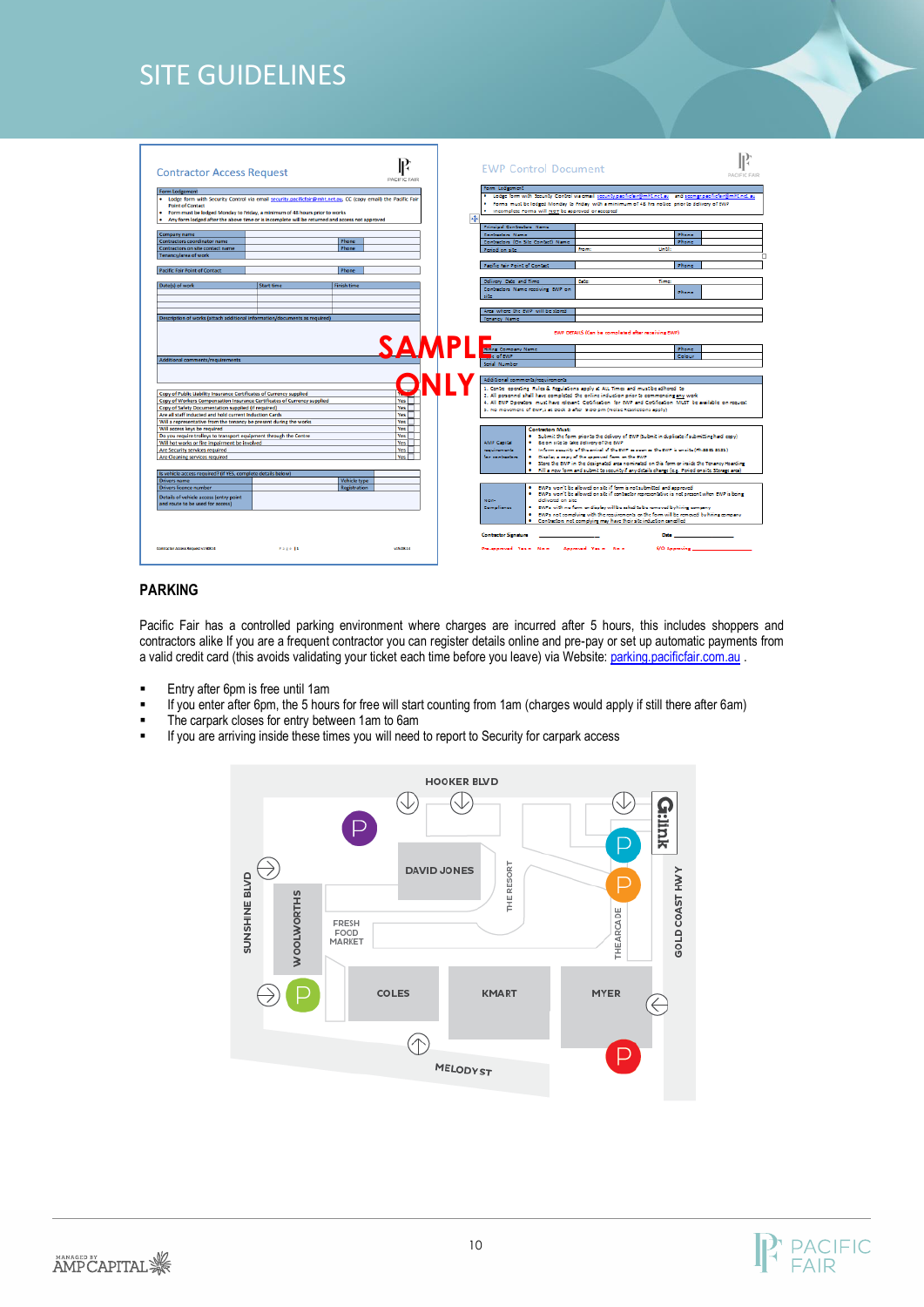

#### **PARKING OUTSIDE DESIGNATED AREAS**

▪ Any contractor or subcontractor found to be parked incorrectly or parked within a loading dock without prior approval or without a valid reason shall have their induction cancelled and will require re-induction. Point Parking may also be dispatched to infringe the vehicle. Subsequent breaches could result in having access to the site revoked.

Full conditions of entry are available at the entrance to each carpark or online via Website: [pacificfair.com.au/parking](https://www.pacificfair.com.au/parking-conditions)[conditions.](https://www.pacificfair.com.au/parking-conditions) For further queries please contact the car parking team via Email: pacificfair@pointparking.com.au.

#### *Loading Docks*

Loading Docks are used for the deliveries of all materials & equipment and waste disposal.



For the most appropriate Loading Dock for your delivery and waste requirements refer to the table below;



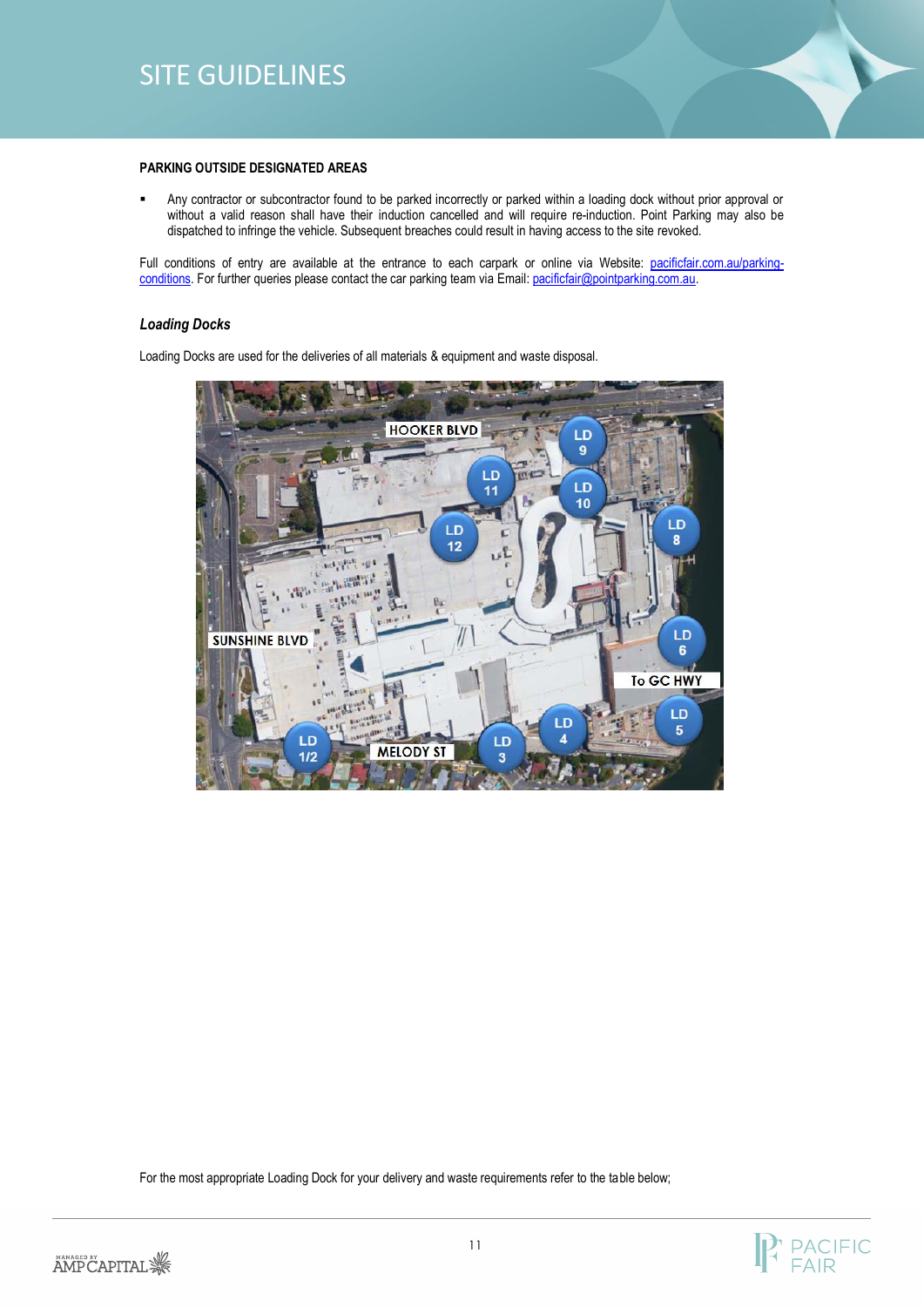| Location          | <b>DeliveriesBest For</b>                                                                  | <b>Vehicle Access Via</b>                                       | <b>Waste Services</b>                                                                                                               |
|-------------------|--------------------------------------------------------------------------------------------|-----------------------------------------------------------------|-------------------------------------------------------------------------------------------------------------------------------------|
| LD <sub>1</sub>   | <b>Woolworths</b><br>۰<br><b>Big W</b><br>۰                                                | <b>Melody Street</b><br>$\bullet$                               | For Woolworths & Big W only<br>۰                                                                                                    |
| ID2               | <b>South Mall</b><br>۰<br><b>Fresh Food</b><br>۰                                           | <b>Melody Street</b><br>٠                                       | General & cardboard compactors<br>۰<br>Cooking oil and organics                                                                     |
| LD <sub>3</sub>   | Coles<br>۰<br><b>Event Cinemas</b><br>۰<br><b>South Mall</b><br>۰<br><b>The Patio</b><br>۰ | <b>Melody Street</b>                                            | General & cardboard waste<br>٠<br>Soft plastics recycling<br>۰<br>Commingled recycling<br>Milk & bread crate storage<br>۰           |
| ID4               | Kmart<br>۰                                                                                 | <b>Melody Street</b><br>$\bullet$<br><b>Gold Coast Hwy</b><br>٠ | For Kmart only<br>۰                                                                                                                 |
| 1D <sub>5</sub>   | <b>Myer</b><br>۰                                                                           | <b>Gold Coast Hwv</b><br>$\bullet$                              | For Mver only<br>۰                                                                                                                  |
| 1D6               | <b>Fast Mall</b><br>۰                                                                      | <b>Gold Coast Hwv</b><br>٠                                      | General & cardboard waste<br>۰<br>Open top bins currently<br>Soft plastics recycling<br>۰                                           |
| LD <sub>7</sub>   | Closed<br>۰                                                                                | N/A<br>٠                                                        | N/A<br>٠                                                                                                                            |
| ID8               | <b>Fast Mall</b><br>۰<br><b>Food Court</b><br>٠                                            | <b>Hooker Blvd</b><br>٠<br><b>Gold Coast Hwy</b><br>٠           | Cooking oil disposal only<br>۰<br>Milk & bread crate storage<br>۰                                                                   |
| LD <sub>9</sub>   | Target<br>۰                                                                                | <b>Hooker Blvd</b><br>٠                                         | For Target only<br>۰                                                                                                                |
| <b>LD 10</b>      | <b>Fast Mall</b><br>Resort<br>۰                                                            | <b>Hooker Blvd</b><br>٠                                         | General & cardboard compactors<br>۰<br>Commingled recycling<br>٠<br>Soft plastics recycling<br>٠<br>Milk & bread crate storage<br>٠ |
| LD 11             | Not Yet Open<br>۰                                                                          | <b>Hooker Blvd</b><br>$\bullet$                                 | <b>TBC</b><br>٠                                                                                                                     |
| 1 <sub>D</sub> 12 | <b>David Jones</b><br><b>North Mall</b><br>۰                                               | <b>Hooker Blvd</b><br>٠                                         | No waste disposal<br>۰                                                                                                              |

#### **Loading Dock restrictions include;**

- Operating hours 6am 10pm
- No parking in loading docks
- Delivery windows limited to 1 Hour maximum
- No storage of equipment or materials in docks without Centre Management approval

For queries relating to waste management, delivery vehicle access and after hours access to loading docks please contact the Pacific Fair Dock Master via Phone: 0411 678 596 or Email[: pfdockmaster@assetlink.com.au](mailto:pfdockmaster@assetlink.com.au)

#### **Noise**

During trading hours noise from construction and associated works must not impact on the quiet enjoyment of other tenants and the general public.

Gold Coast City Council (GCCC) will enforce the Environmental Protection Act 1994 which sets restrictions on noise impacting the neighbouring residents, the Act extract is shown below;

*A person must not carry out building work in a way that makes an audible noise;*

- *a. on a business day or Saturday, before 6.30am or after 6.30pm; or*
- *b. on any other day, at any time.*

Where building works are approved to be completed outside the time restrictions above, the applicable contractor is required to ensure noise from those works do not impact the neighbouring residents.

Where noise levels emanating from the site (tenancy in the case of shopfitting works) are likely to breach GCCC regulations, the applicable contractor must obtain the relevant approvals from GCCC prior to undertaking the works.

For more information and access to the **Application for a permit to carry out a regulated activity - building work noise/building site delivery noise outside normal hours** follow this [link](http://www.goldcoast.qld.gov.au/planning-and-building/after-hours-building-noise-30656.html) to the *After Hours Building and Delivery Works* GCCC website or refer to the Development Compliance department at GCCC via Phone: 07 5667 5978 or Email: [mail@goldcoast.qld.gov.au.](mailto:mail@goldcoast.qld.gov.au)

Where non-compliant noisy works are identified the works will be instructed to cease and the breach escalated to Centre Management. Works cannot recommence without approval from Centre Management.

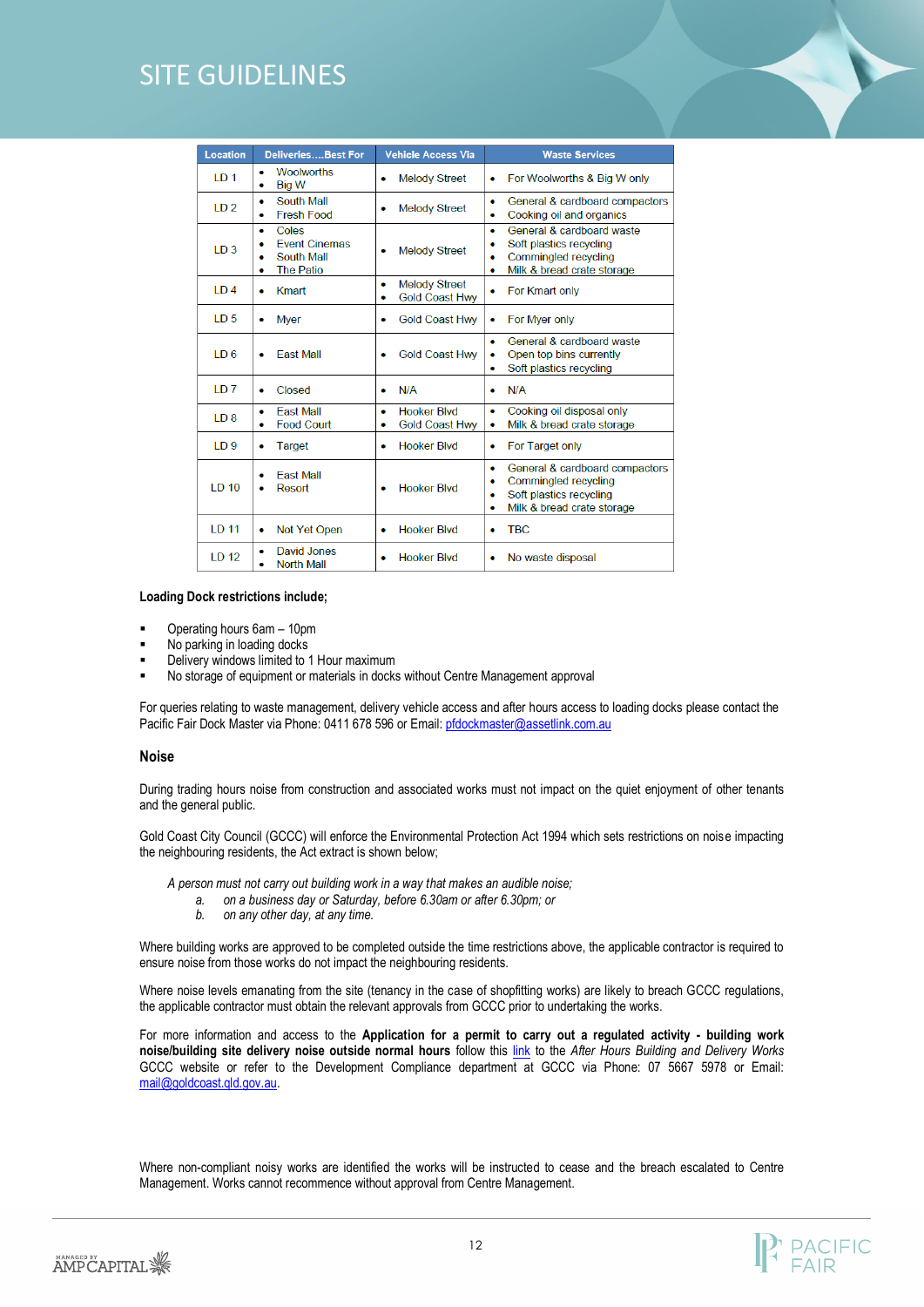Where noisy works result in AMP receiving a breach notice and fine from GCCC, this will be passed onto the offending contractor for reimbursement.

ADVICE – Liaise with your AMP point of contact to discuss your work schedule and how best to manage noisy works.

# **Building work**

Building works early in the morning, on weekends or public holidays can disturb neighbours, disrupt their sleep and interfere with their normal daily activities. If loud enough, it can affect their health. This fact sheet can help you to reduce noise and meet legal requirements.

This fact sheet includes information for builders and owner-builders, but does not apply to home renovators owner-concess, our coes not apply to more removement<br>(please refer to fact sheet entitled 'Regulated devices' for<br>home renovation noise). It is intended to help residents and<br>builders manage noise and meet legal requiremen

#### Be a good neighbour

Talking to your neighbours about what work is planned and how long it will take can prevent problems. Work such as jack hammering, concrete cutting and pouring, should be discussed with neighbours beforehand. A sign on the site or distribution of leaflets detailing work hours may help prevent

#### **The law**

Queensland's Environmental Protection Act includes creasing on the childing work and Council of the City<br>only of Gold Coast (Council) is legally required to enforce<br>of Gold Coast (Council) is legally required to enforce<br>these limits. If issues between neighbours cannot be<br> be carried out.

If building works exceed noise limits. Council may in committed and on-the-spot fine to the value of 15 penalty<br>issue an on-the-spot fine to the value of 15 penalty<br>units (for an individual) or 75 penalty units (for a<br>corporation). See the City website for information about penalty unit values

#### **Allowable noise limits**

The person carrying out the building work may be issued with an on-the-spot fine if noise from building work can be

clearly heard at premises between the following hours: 6:30pm to 6:30am - on a business day or Saturday

. on any other day, at any time.

#### **For more information**

P 07 5581 6220 mail@goldcoast.qld.gov.au W cityofgoldcoast.com

### Ways you can reduce noise

A range of measures can be used to reduce noise.<br>These include:

**NOISE POLLUTION** 

#### **Limiting work hours**

Talk to neighbours to find out if there are particular times when noise disturbs them. Most people are concerned about noise at night or early morning.

#### Select quieter equipment or use alternatives

When buying equipment, consider the quietest option.<br>Manufacturers often label equipment with the noise level or can provide this information. Alternatives such as electrical equipment, can be quieter, cheaper, more efficient and<br>kinder to the environment than petrol powered models.

#### **Select location carefully**

Where practical, work as far away as possible from neighbours, bedroom windows and offices. Close windows rang noons, pearcorn windows and offices. Close windows<br>and doors to reduce noise levels and consider completing<br>some work, such as framing, off-site at less sensitive<br>locations.

#### **Regular maintenance**

Regular maintenance reduces noise and incre ctiveness of equipment, such as mufflers. Contact the manufacturer for advice.

#### **Install fences or barriers**

A solid fence without gaps can help reduce noise levels<br>Consider completing the fencing prior to other building work.

#### **Consider an acoustic enclosure**

Some fixed equipment, such as compressors and vacuum<br>equipment, can be effectively enclosed in a wooden box with an absorbent lining and adequate ventilation. Ask for<br>advice from the manufacturer or installer.

#### **Equipment modifications**

...<br>Sometimes modifications can be made to the unit to reduce<br>noise. For example, a more effective muffler can be fitted to engine-powered equipment. Discuss this option with the manufacturer or installer

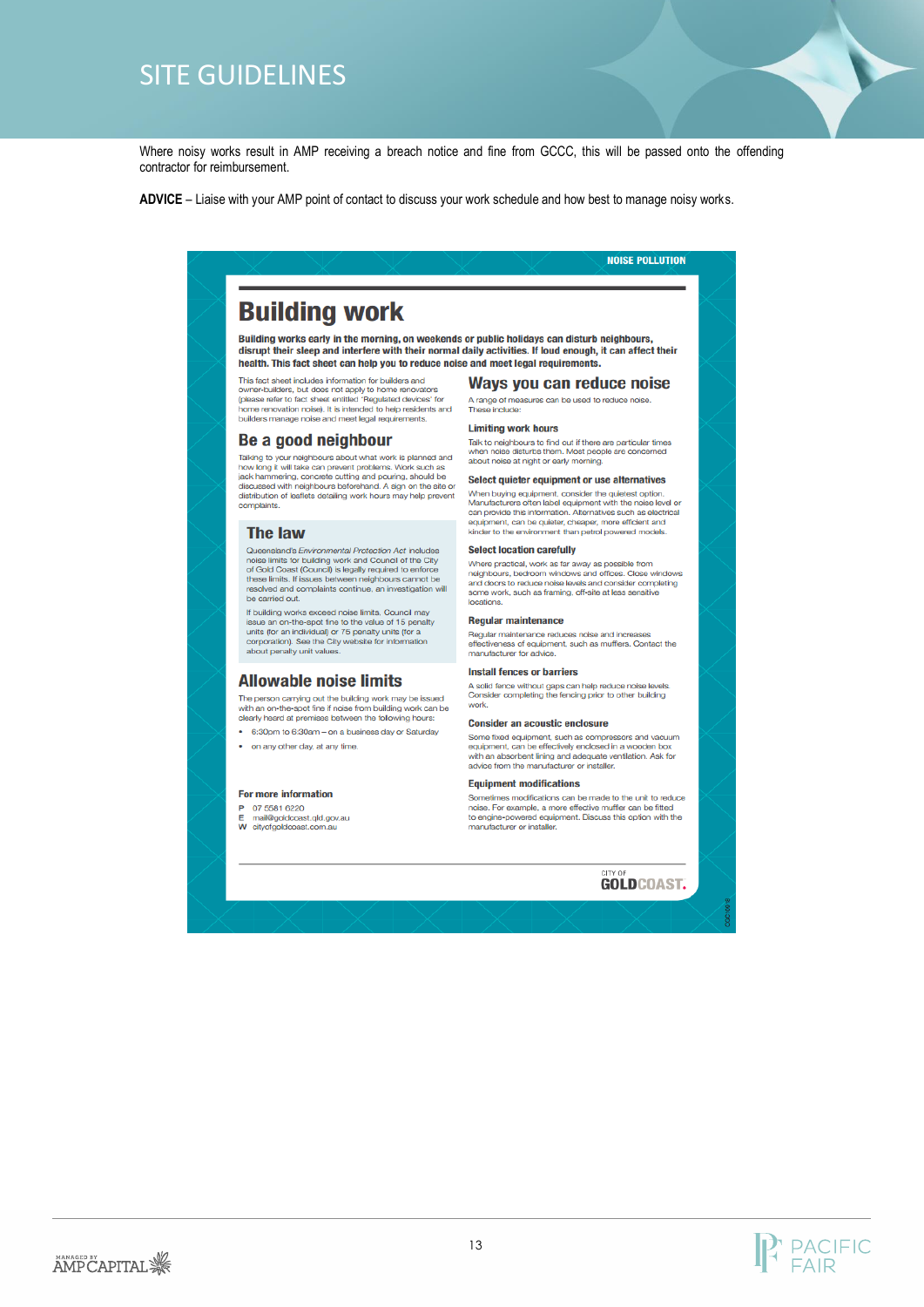# <span id="page-13-0"></span>**Hoarding & Temporary Fencing**

#### **Hoarding Requirements**

- The hoarding will be supplied, installed, adjusted as required and removed by the Centre Management contractor at the Lessee's cost.
- The Lessee contractors are not permitted to move, adjust or relocate the hoarding under any circumstances without written approval from the nominated AMP representative.
- Hoardings will generally be installed 900mm out from the tenancy line, in the case where 900mm cannot be achieved the maximum width will be provided based on the positioning of adjoining tenancies, common mall areas or balustrades.
- Hoardings are painted with decal graphics applied, the Lessee may choose to nominate a brand paint colour and/or branded decal which would be design approved by AMP and installed by Centre Management at the Lessee's cost
- Dust suppression will be installed at the top of the hoarding and sealed between hoarding and bulkhead. The contractor must maintain the dust suppression in good repair with no holes or tears
- Double entry doors will be installed with a key lock and bolt
- Additional entry doors where required may be installed by Centre Management at the Lessee cost
- A copy of the key for the lock shall be given to Security whilst the hoarding is in place
- The Centre Management will supply one set of entry doors to the hoarding, additional entry doors will be installed at the Lessees cost
- Entry doors MUST open inwards.
- Hoarding doors to be closed and bolted whilst works are occurring behind the hoarding
- Hoarding doors to be closed and locked when works are not occurring behind the hoarding
- Materials and tools are not permitted to be leant against or hung from the hoarding structure
- The contractor will supply, maintain, and use a dust supressing mat inside the tenancy at the entry doors. If cleaning is required outside of the hoarding due to construction works this will be at the Lessee's cost
- The installation and removal of the hoardings will only be carried out outside of the Centre's trading times by the Centre Management contractor
- Any damage to the hoarding is to be reported immediately to the Centre Management

#### **Temporary Fencing Requirements**

- Temporary fencing will be considered in some areas, to be approved by Centre Management
- All fencing materials must be in as new condition
- A plain black, full height scrim to span the entire fence length will be required
- Fencing weights to be placed on the floor for protection
- A gate installed with rubber or plastic wheel, latch and lock
- Gates to be closed and latched whilst works are occurring behind the fencing
- Gates to be closed and locked when works are not occurring behind the fencing
- Any damage to flooring to be made good by shopfitter at their cost
- Fencing to be maintained in good condition, straight with nothing protruding beneath the fence
- Any damage to the fence is to be reported immediately to the Centre Management

#### **Hoarding or Temporary Fencing will not be removed until;**

- The tenancy fitout is complete and the lessee determines the tenancy is ready to trade
- Approval has been issued by the Tenancy Delivery Manager
- All relevant certificates have been received by Centre Management
- Two full working days' notice in writing has been provided to the Tenancy Delivery Manager

### <span id="page-13-1"></span>**Misuse of Customer Shopping Trolleys**

Shopping trolleys are provided for the sole use of customers. Shopping trolleys are not to be used for the transportation of tools, materials or equipment under any circumstances.

#### **NON-COMPLIANCE**

Any contractors or sub-contractors (or their employees) identified incorrectly using a shopping trolley will be instructed to empty the trolley immediately, return the trolley to the nearest trolley return bay or applicable retailer trolley storage area and their induction cancelled requiring re-induction. Future breached may include having their access revoked indefinitely.

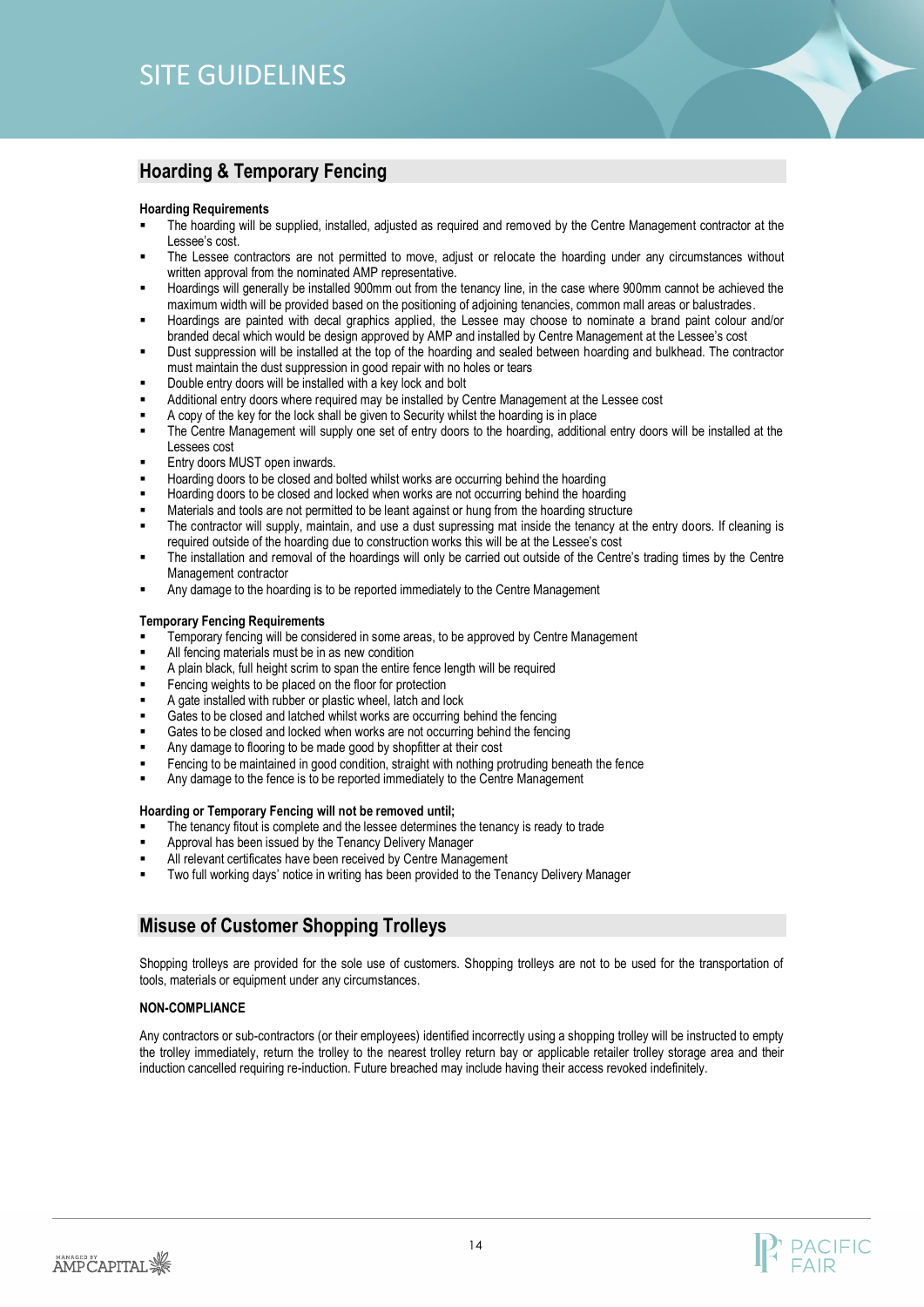# <span id="page-14-0"></span>**Permits & Approvals Require Prior To Work**

Permits to work shall be obtained prior to undertaking the following;

- Hot works
- Confined space entry
- Roof access
- Penetration of surface
- **Fire detection isolation**

Approval for works shall be obtained prior to undertaking the following;

- Ground excavation
- Works impacting the fire systems
- Works impacting the power and data infrastructure
- Any other works identified by AMP Capital Shopping Centre's management

On completion or suspension of the works, these permits shall be returned to Security Control.

For queries relating to work permits and approval, please contact the Security Control via Phone: 0458 888 026 or Email: [pacfairsecurity@assetlink.com.au](mailto:pacfairsecurity@assetlink.com.au)

# <span id="page-14-1"></span>**Hot Works**

Hot works have the potential to cause fire, hot works include the following;

- **Grinding**
- Welding
- Thermal or oxygen cutting or heating
- Flared flame and other related heat-producing or spark producing operations

No hot works shall be carried out without an approved and verified Permit to Work.

# <span id="page-14-2"></span>**Confined Spaces**

Under no circumstances shall confined spaces be entered without the authorization of the nominated Centre Management representative and the issuing of a Permit to Work for confined space entry. All work in confined spaces shall be in accordance with the Australian Standard 2865 "*Safe working in a confined space*"

No confined space access shall occur out without an approved and verified Permit to Work.

### <span id="page-14-3"></span>**Penetrations**

All work in relation to cutting and opening of base building surfaces, inclusive of penetrations required in metal roof deck, under flashings, columns, concrete slabs (floor or ceiling), inter-tenancy and exterior walls must not occur without Centre Management prior approval.

In addition to Centre Management approval all penetrations, chasing and saw cutting must have Centre Management nominated Structural Engineers approval and certification; this approval is granted or refused solely at Centre Management discretion.

Where approved, the Lessee or engaged contractor must;

- complete a 'Penetration of Surface Permit' available from Security Control
- provide Centre Management with a fully dimensioned penetration layout, dimensions must relate to the building grid
- seal all penetrations and maintain where applicable thermal, acoustic and fire ratings or separation and provide certification of such to Centre Management satisfaction

No penetrations shall occur out without an approved and verified Permit to Work.

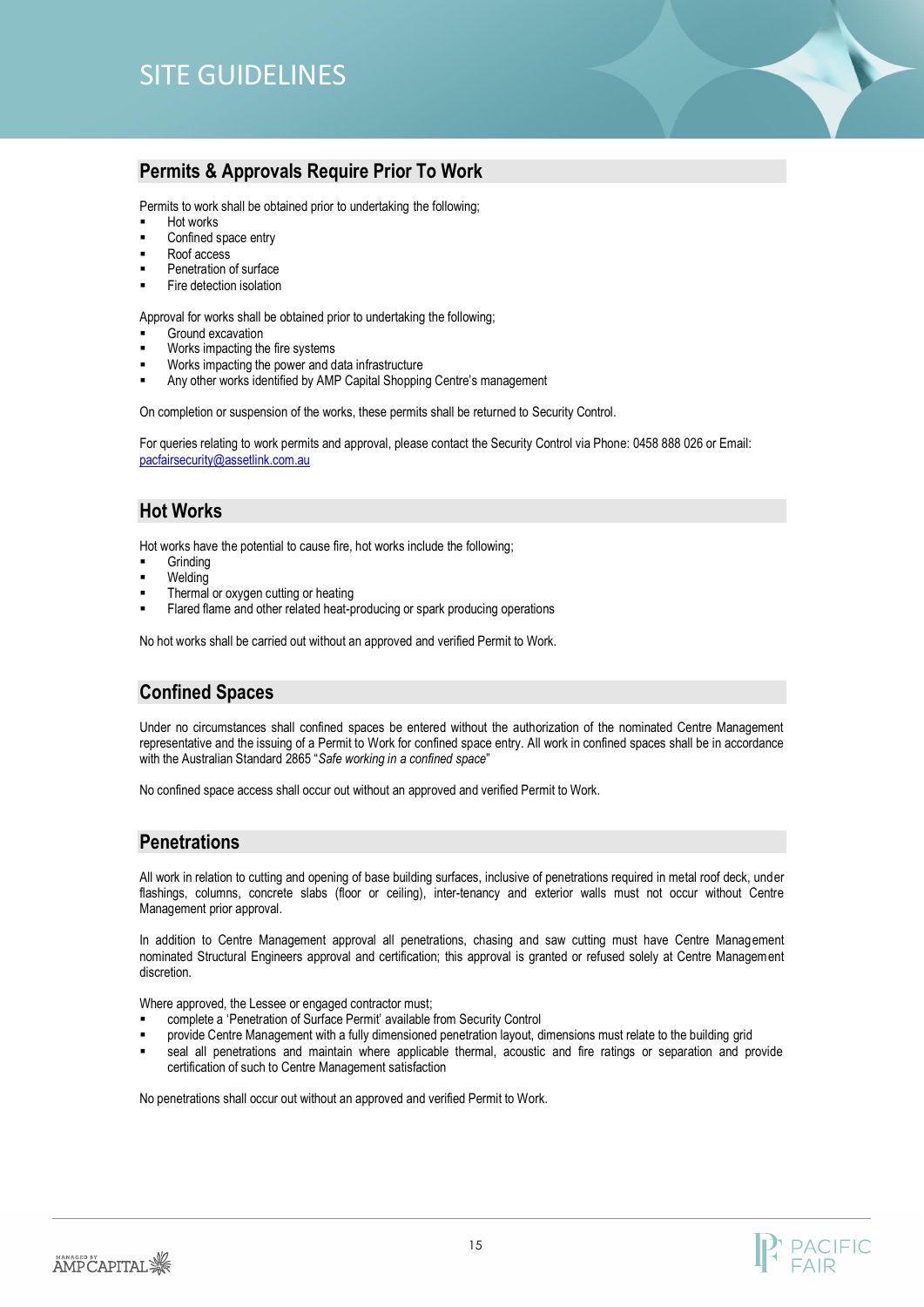

# <span id="page-15-0"></span>**Personal Protective Equipment (PPE)**

The contractor or sub-contractor shall;

- Supply PPE appropriate for the EH&S requirements for the workplace which they are in control of
- Supply PPE appropriate for any EH&S hazards identified or encountered
- Supervise the use, training and maintenance of this PPE
- Ensure all PPE complies with the relevant Australian Standards
- Ensure that PPE is worn in accordance with any relevant legislation, workplace, SWMS or site rules
- Ensure that PPE is worn in accordance with signs in the centre e.g. designated hearing protection areas

# <span id="page-15-1"></span>**Fall Hazards, High Level Access & Roof Works**

Areas below work being conducted at a height require a safety exclusion zone installed with appropriate signage displayed to protect the safety of others. Exclusion zone equipment must be good condition, in keeping with Centre standards and be to the satisfaction of Centre Management.

Where the risk of falling is identified appropriate control strategies shall be implemented and these control strategies shall be in accordance with relevant statutory requirements. Staff shall be trained in the selection, use and maintenance of fall arrest and prevention devices. Where appropriate tools with lanyards should be used to prevent potential dropped objects.

No material shall ever be thrown, dropped, or left unsecured at height.

### <span id="page-15-2"></span>**Hazardous Materials & Chemicals**

There is asbestos and PCB management plan in place and a Hazardous Materials Register located with Security Control that details the location and condition of such materials.

Any work on hazardous materials shall only be undertaken by an appropriately licensed person and in compliance with statutory requirements.

If any asbestos or asbestos-like material is found or suspected, work shall cease immediately and the Operations Manager shall be notified.

Dust in the workplace is considered a potential danger. Contractors and sub-contractors should take measures to minimize the amount of dust in the workplace. The measures include, but are not limited to the following;

- Introduction of a robust cleaning regime
- Ensuring all dust producing power tools/equipment are fitted with dust suppressing devices i.e. vacuums etc.
- Consideration to cutting only in a cordoned off area
- Pre-cutting offsite with only finishing cutting to occur on site where practicable
- No cutting of MDF unless in approved booth with extraction and FESTO operational BA and disposable overalls

Please note, some materials commonly used in the workplace are considered hazardous when handled incorrectly. Reconstituted woods such as particleboard, fibreboard, chipboard and medium density fibreboard (MDF) are usual bonded using urea/formaldehyde resin.

When cutting these boards the dust and other chemical vapour can cause adverse health effects. If working with these products, workers should pre-cut where ever possible, and have a designated, controlled cutting area within the tenancy that is properly equipped to trap the dust. Workers undertaking the cutting should be properly attired to do so with the correct protective clothing and equipment.

Many chemicals in the workplace are potentially hazardous if procedures for their safe use are not in place or ignored. The contractor or sub-contractor must have a hazardous chemical handling and storage procedures in place for all chemicals in the workplace, and must train their employees in the safe handling and storage of these chemicals.

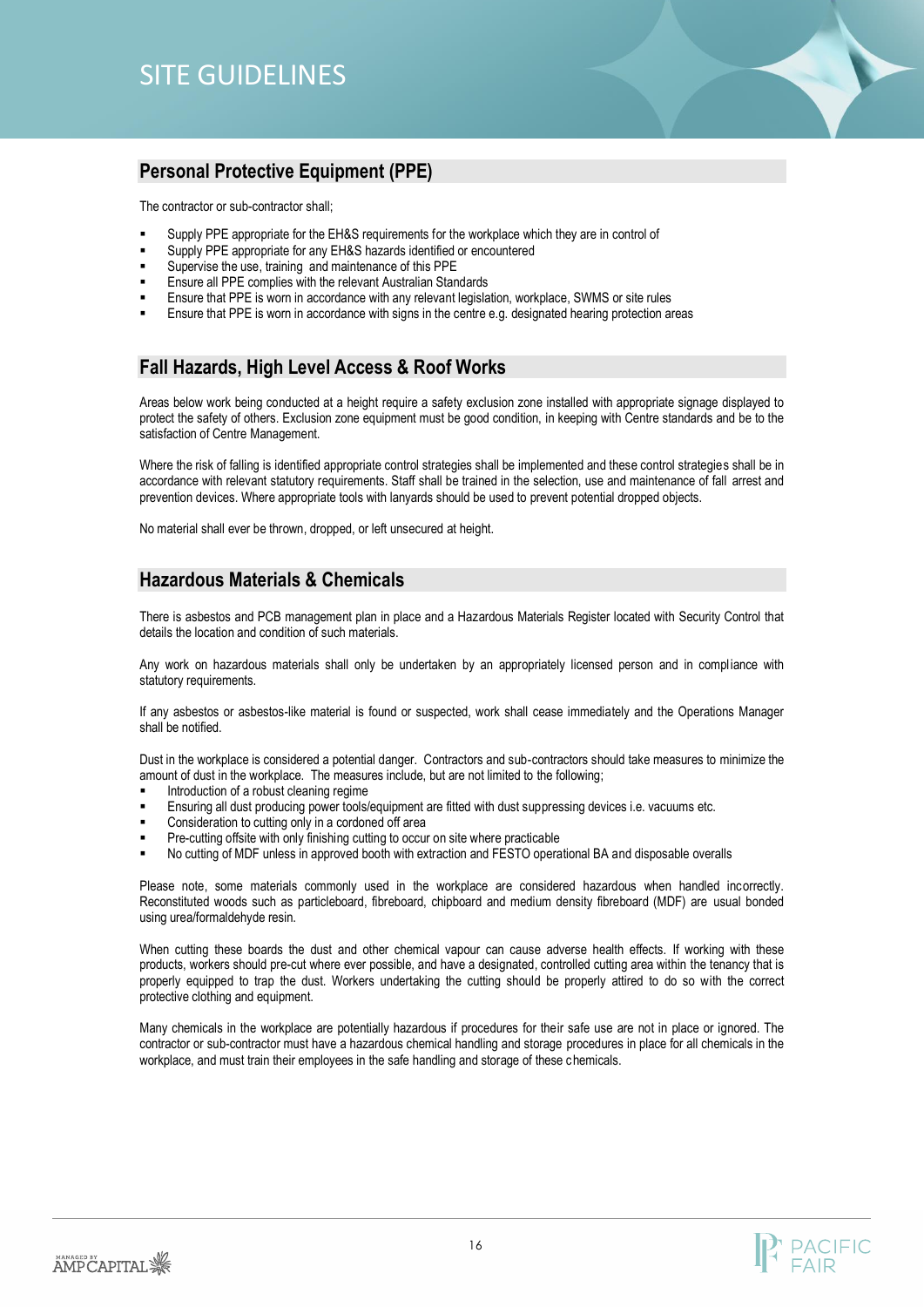### <span id="page-16-0"></span>**Safety Tags & Isolation Procedures**

No work shall be carried out on any of the Centre's equipment without first ensuring that all energies have been disconnected and secured. Isolation shall occur in the following circumstances:

- When machinery/plant is undergoing repairs or is identified as requiring repairs.
- Where building work may affect electrical supplies or switchgear.
- Where any person may be in danger of injury from exposure to energy sources or stored energies during a maintenance operation or due to equipment faults.
- Under the supervision of the nominated Centre Management representative.

A safety tag or lock out device shall only be removed by the person who originally affixed it or someone under their direct instruction.

# <span id="page-16-1"></span>**Safety Signage**

All safety signs, notices and instructions displayed on-site shall be adhered to.

Any safety signage required to be displayed, as part of the works shall comply with the Australian Standard 1319 "*Safety signs for the occupational environment*'" and installed to the outside of hoardings.

Ensure evacuation plan & emergency contact list are displayed at all times on internal side of hoardings.

Where emergency egress paths run through construction area, shopfitter must ensure it remains clear at all times.

# <span id="page-16-2"></span>**Statutory Signage**

All statutory signs required to be displayed, as part of the works being conducted by the contractor or sub-contractor at the workplace under their control shall comply with the relevant statute or legislation governing the signage requirement. It is the contractor or sub-contractor's responsibility to ensure this signage is in place and complies with all requirements.

# <span id="page-16-3"></span>**Housekeeping**

Work areas, stairways, passages, and emergency exits shall be maintained in a clean and safe state. If required, the Contractor shall barricade off work areas and display appropriate warning signage. Contractors are to provide their own barricades and exclusion equipment/signage.

Electrical extension leads shall be tested and tagged and not obstruct walkways or stairs.

It is the contractor's responsibility to maintain their materials, tools and other equipment in an orderly manner on-site.

All points of access into the common areas of the mall must have fit-for-purpose door mats to prevent dust/debris migration into the general centre.

The contractor is responsible for all cleaning costs incurred due to dust or debris resulting from contractor works (inclusive of tenancy fit out or defit).

Waste from contractor works (inclusive of tenancy fit out or defit) must not be dumped in the Centre's bins. Rubbish will not be permitted in the Centre malls, service corridors or other common areas. All site-related rubbish must be removed in a manner which ensures that the common areas remain in good order – i.e. wheels of Contractor trolleys are cleaned prior to entering common area, loose rubbish is bagged to prevent spreading dust/debris, etc.

Skip Bins are to be arranged through the Dock Master at the contractor's expense and are only permitted in dock 10 and dock 11 and must at all times be covered by sprinkler protection.

The contractor must clean the area on which the rubbish removal vehicles are parked, as required by the Centre.

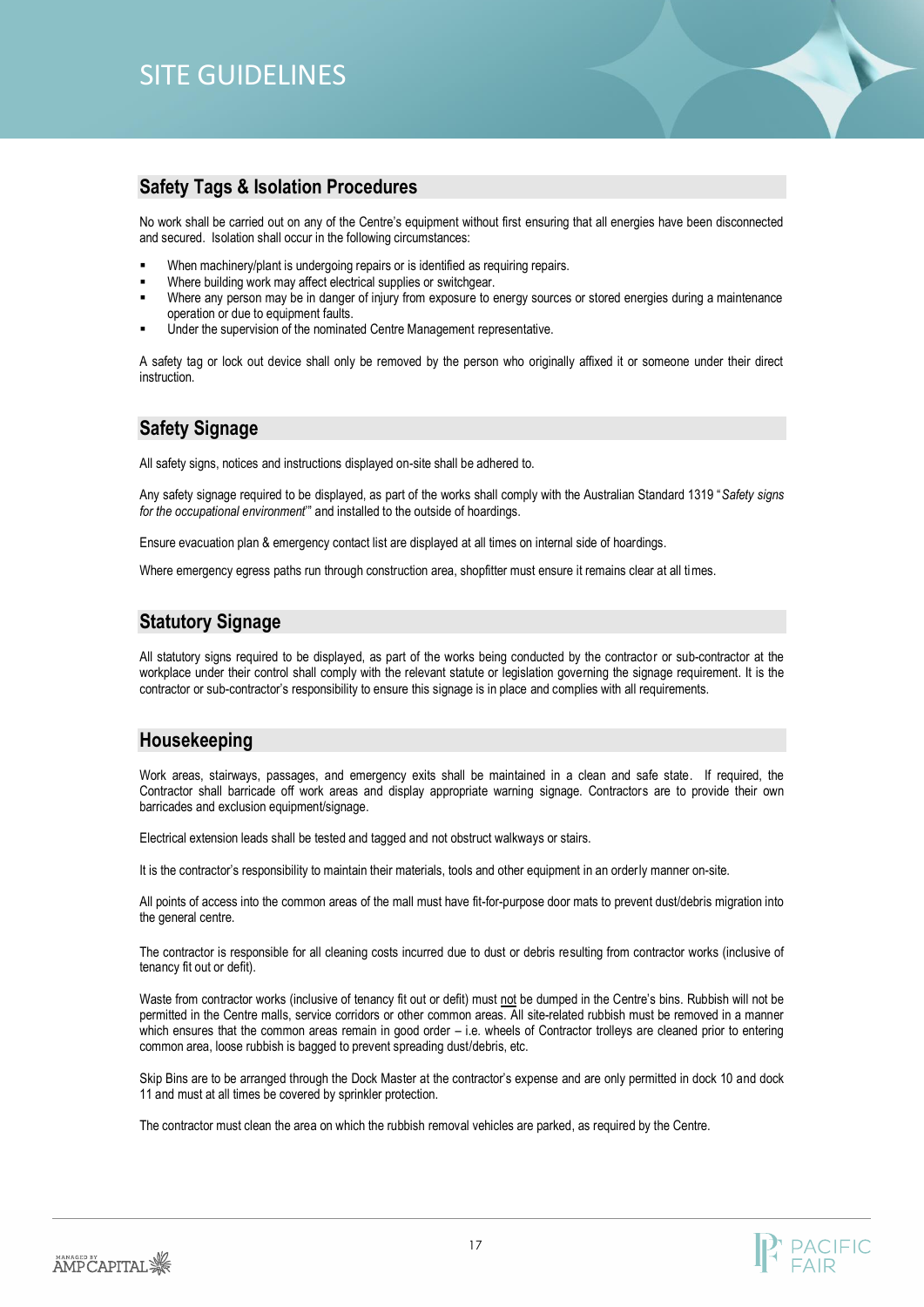# <span id="page-17-0"></span>**Plant, Tools & Equipment**

The contractor shall be responsible for ensuring:

- Employees using plant; tools and equipment are trained and competent in their use and where appropriate, hold relevant certification.
- All plant, tools and equipment are maintained and used in a safe working manner, complying with appropriate statutory requirements for the safe operation of these tools and equipment.
- The Shopping Centre's plant and equipment or services are not to be used without permission from a nominated Centre Management representative.
- All equipment is to be removed from site after use, where equipment is to be stored on site the contractor is required to seek permission from Security Control and provide the equipment details for the Equipment Storage Register. Any equipment found not captured in the register will be treated as abandoned and removed from site.
- Fire extinguishers are to be provided by all contractors for duration of onsite fitout works

#### **Plant Rooms**

Housekeeping standards are to be adhered to and plant rooms shall not be used for storage.

#### **Building Maintenance Units**

Shall only be installed and used by competent personnel.

#### **Lifting Equipment**

Lifting equipment loads shall be within the load bearing capacity of the equipment. Workers using lifting equipment must be properly trained and licensed where applicable.

#### **Machines and Safety Guards**

▪ Exposed and hazardous machinery parts shall be guarded and comply with the Australian Standard 4024 *Safeguarding of Machinery.*

#### **Welding Equipment**

- A Permit to Work for hot work shall be issued for any welding conducted outside designated hot work areas (areas to be confirmed with Centre Management).
- Gas cylinders used for Oxy-Acetylene or Oxy-LPG welding must be securely fixed in an appropriate trolley and kept upright at all times.
- The above-mentioned welding equipment shall be fitted with flashback arresters and hoses and fittings should be tested regularly for leaks.

#### **Electricity, Electrical Equipment, and Hand Tools**

- Where practical, electrically isolated prior to work commencing. In the event isolation is deemed not practical or there is a risk of contact with live parts, a risk assessment shall be conducted in accordance with the Qld Electrical Act, as a minimum, risk control strategies shall include the provision of protective equipment such as insulated tools and gloves as well as the presence of a competent assistant.
- Electrical equipment shall be tested and tagged by a licensed electrician and fitted with earth leakage devices.

#### **Compactors**

Under no circumstances shall a compactor be entered, only designated maintenance personnel are permitted to service, repair or unjam a compactor. Operators must sign off SWMS for safe operation of Compactors

#### **Vehicles, Mobile Equipment, Mobile Scaffolding, Forklifts, EWPs, Scissor Lifts, Boom Lifts, and Cherry Pickers**

- Only fully licensed and trained personnel shall operate machinery within the workplace.
- All equipment used in the workplace shall be properly maintained and all records, logs etc. applicable to the equipment shall be kept up to date by the contractor or sub-contractor at all times.
- Load bearing capacities shall be adhered to at all times.
- As far as practicable, loads shall not be suspended or travel over people below.
- Loads being transported shall be restrained.
- Scaffolding equipment, installation and maintenance shall comply with Australian Standard 1576 *Scaffolding*; be erected, maintained, and dismantled by suitably qualified scaffolders. If the height exceeds 4 metres, have edge protection, safe access, and egress, be inspected, and marked by a suitably qualified scaffolder before use, & after any alteration or at intervals no greater than 30 days.

#### **Compressed Air**

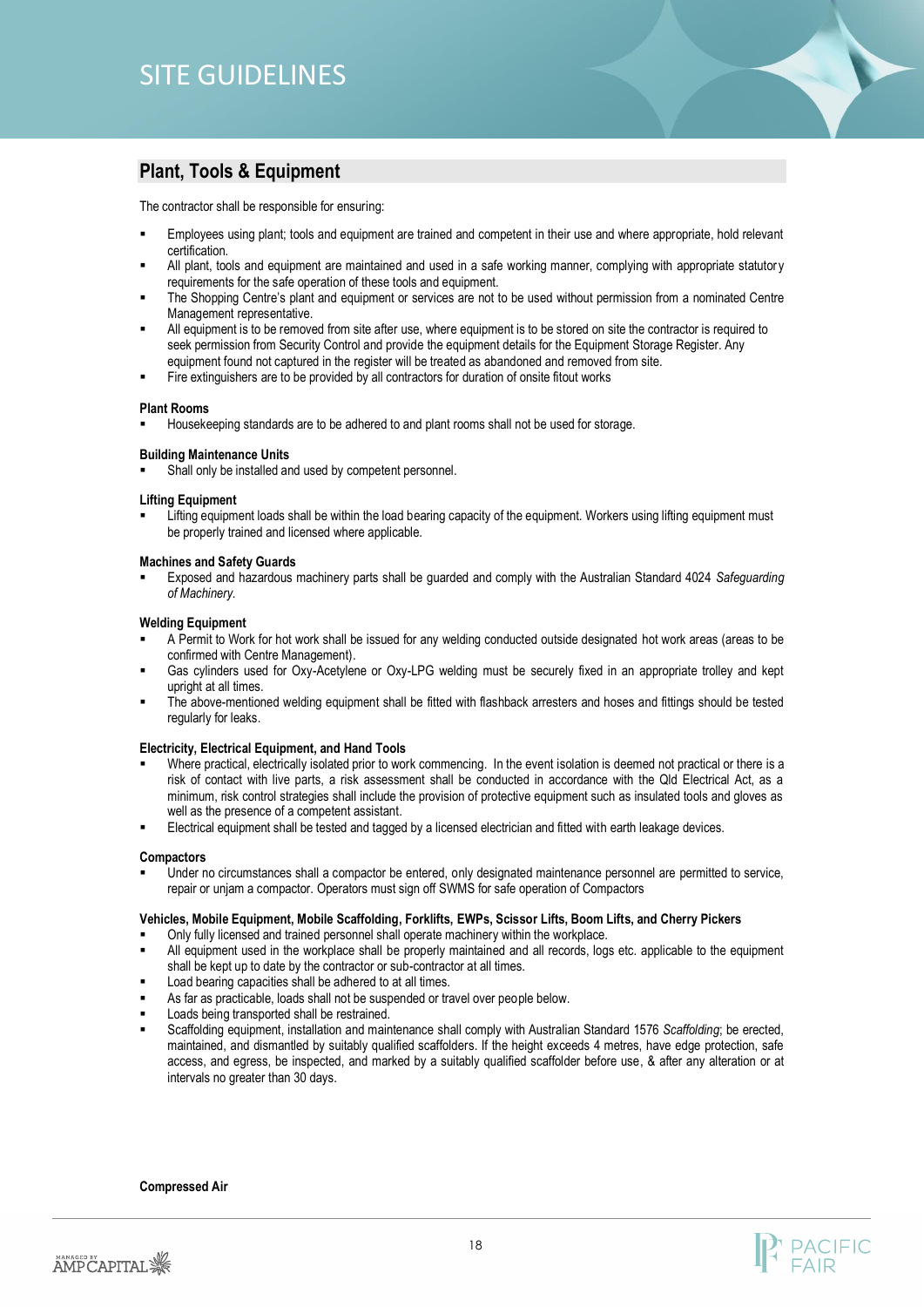- Eye protection shall be worn at all times and whip checks used on all hose connections.
- Compressed air shall never be used to clean dust off the worker

#### **Ladders**

- All ladders brought on–site shall comply with the Australian/New Zealand Standard 1892 *Portable Ladders*.
- Ladders used for any electrical work shall be of a fibreglass construction
- Top step of a step ladder should not be used
- 3 points of contact maintained while climbing any ladder
- When working at height from a ladder a spotter shall be employed and no work alone undertaken

### <span id="page-18-0"></span>**Dangerous Goods & Hazardous Substances (DGHS)**

Where DGHS are required to be used, stored or handled on-site, the contractor shall be responsible for:

- Providing copies of the safety data sheets (SDS) to the nominated Centre Management representative prior to the commencement of work.
- The safe use, storage and handling of these substances whilst on-site.

All DGHS shall be stored and handled in accordance with the requirements outlined on their SDS as well as any relevant statutory requirements. The contractor shall be responsible for providing any storage facilities required and shall supply spill kits and Bunding of the DGHS if required.

# <span id="page-18-1"></span>**Manual Handling**

Where activities pose manual handling risks, safe work method statements or procedures shall be developed and employees trained accordingly to mitigate and control any identified risk.

It is the responsibility of the contractor or sub-contractor to ensure all employees called upon to undertake manual lifting as part of their works at the workplace hold any relevant certifications required to do so. The movement of materials to the tenancies etc. must be done so in a safe manner and as directed by the nominated Centre Management representative.

### <span id="page-18-2"></span>**Sharps Management**

In the event a sharp or syringe is identified:

- Tongs or a dustpan & broom shall be used to pick it up.
- It shall be placed in a designated sharps container available through Security Control.
- The Operations Manager shall be notified.

### <span id="page-18-3"></span>**First Aid**

Only qualified first aiders shall be permitted to administer first aid. Refer to the 'Emergency Contact Details' listed on page 3 for contact details.

Where the relevant WH&S legislation requires the contractor or sub-contractor to have qualified first aiders within the workplace under their control, the contractor or sub-contractor shall ensure this occurs. The contractor or sub-contractor shall ensure the first aid equipment held at the workplace complies with the minimum requirements under the legislation.

### <span id="page-18-4"></span>**Emergency Preparedness & Evacuations**

Emergency procedures will be explained during the induction. In the event there is an emergency evacuation initiated whilst on-site, follow the instructions of the Centre Wardens.

The Contractor shall ensure that all employees are familiar with the location of firefighting equipment and emergency exits in their area of work.

# <span id="page-18-5"></span>**Reporting Hazards, Incidents & Accidents**